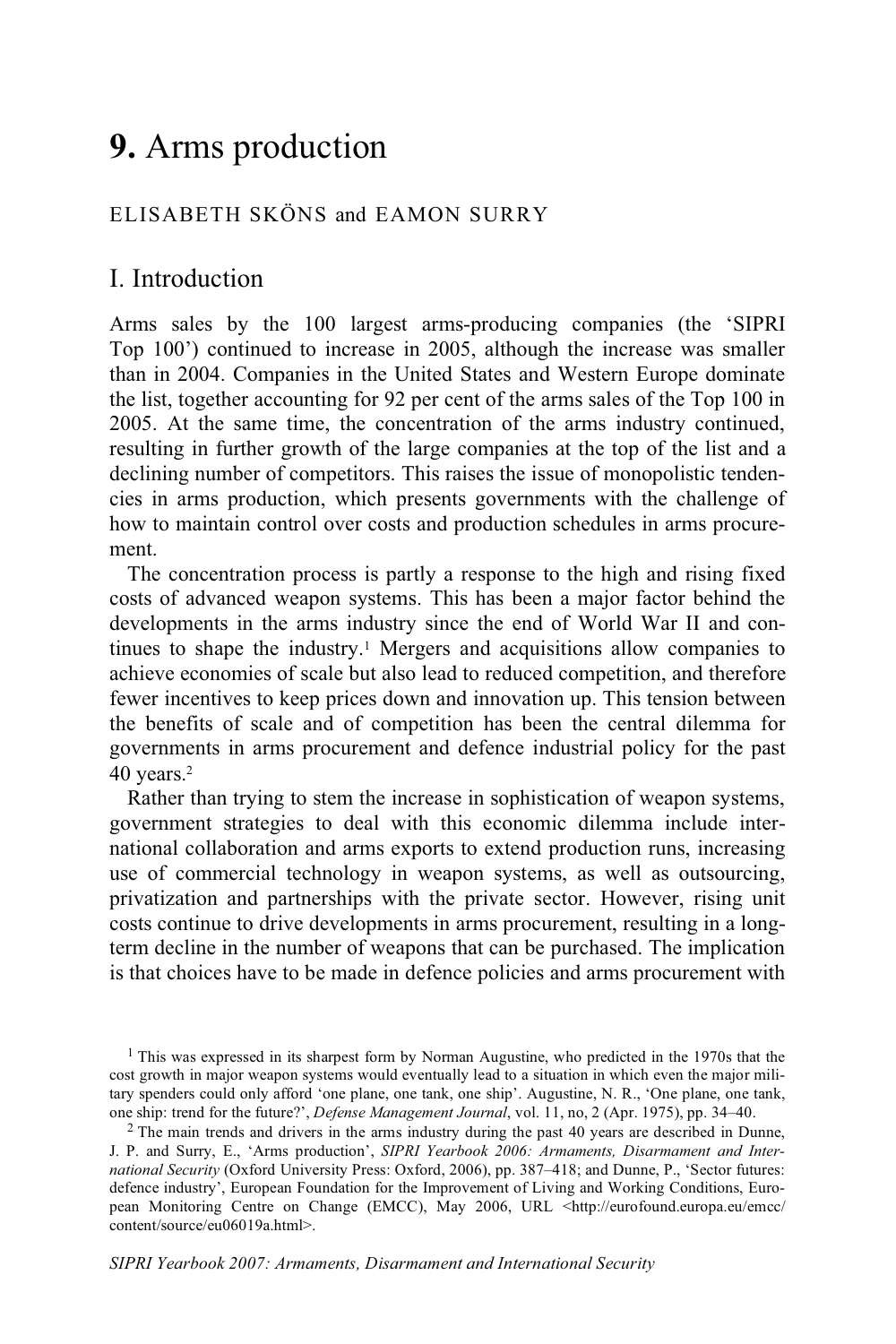inevitable consequences in terms of further consolidation and downsizing of the arms industry.

Simultaneously, ongoing transformation of the armed forces—to adapt to current military requirements and to meet future uncertainties—has important implications for the arms industry. While the ultimate goals, as well as the economic and political limitations, of military transformation differ between countries—including between the USA and European countries—the transformation processes are associated with the same type of technological developments in information and communications technology. Current transformation processes focus on enabling the supply of detailed, accurate and real-time data to all participants in complex military operations, a basic idea variously expressed as 'network-centric warfare', 'network-generated capabilities', 'network-enabled capabilities', 'networked operations' and 'networkbased defence'. These developments may involve less emphasis on major platforms and more emphasis on their networking capabilities. However, the squeeze between rising costs and budget constraints looks set to continue and governments will still need to choose which indigenous industrial capabilities to keep, while relying on imports for the capabilities not retained.

In 2006 the need for military transformation became a political issue in the USA, whose high level of weapon procurements to a large extent drives developments in the global arms industry. One main objective of the 2006 Quadrennial Defense Review was to speed up military transformation towards small, high-technology forces and to be prepared for effective network-centric warfare.3 However, the review also reflected experience from the war in Iraq in that it emphasized the need for more capabilities for asymmetric warfare, with more emphasis on military manpower and less on high-tech systems. This suggests that, rather than focusing on one type of strategy and military technology, these two agendas will exist side by side.

While the arms industry is adapting to shifts in military requirements, it is also seeing opportunities in the expanding demand for domestic, or homeland, security systems. As a result, many military electronics companies are diversifying into homeland security markets and some arms-producing companies are being transformed into 'defence and security' companies.

Section II of this chapter describes the level of and trends in the arms sales of the SIPRI Top 100 companies in 2005. It identifies the companies that experienced the largest increases in their arms sales in 2005 and the reasons for these increases. Section III describes some of the developments in the US arms industry, outlining the pattern of domestic acquisitions in 2006, the impact of the US Administration's post-September 2001 policies, and the implementation of US Department of Defense (DOD) policy to shape the US defence industrial base. Section IV describes some of the developments in the West European arms industry, similarly outlining the pattern of intra-European and transatlantic acquisitions during 2006. It also reviews the debate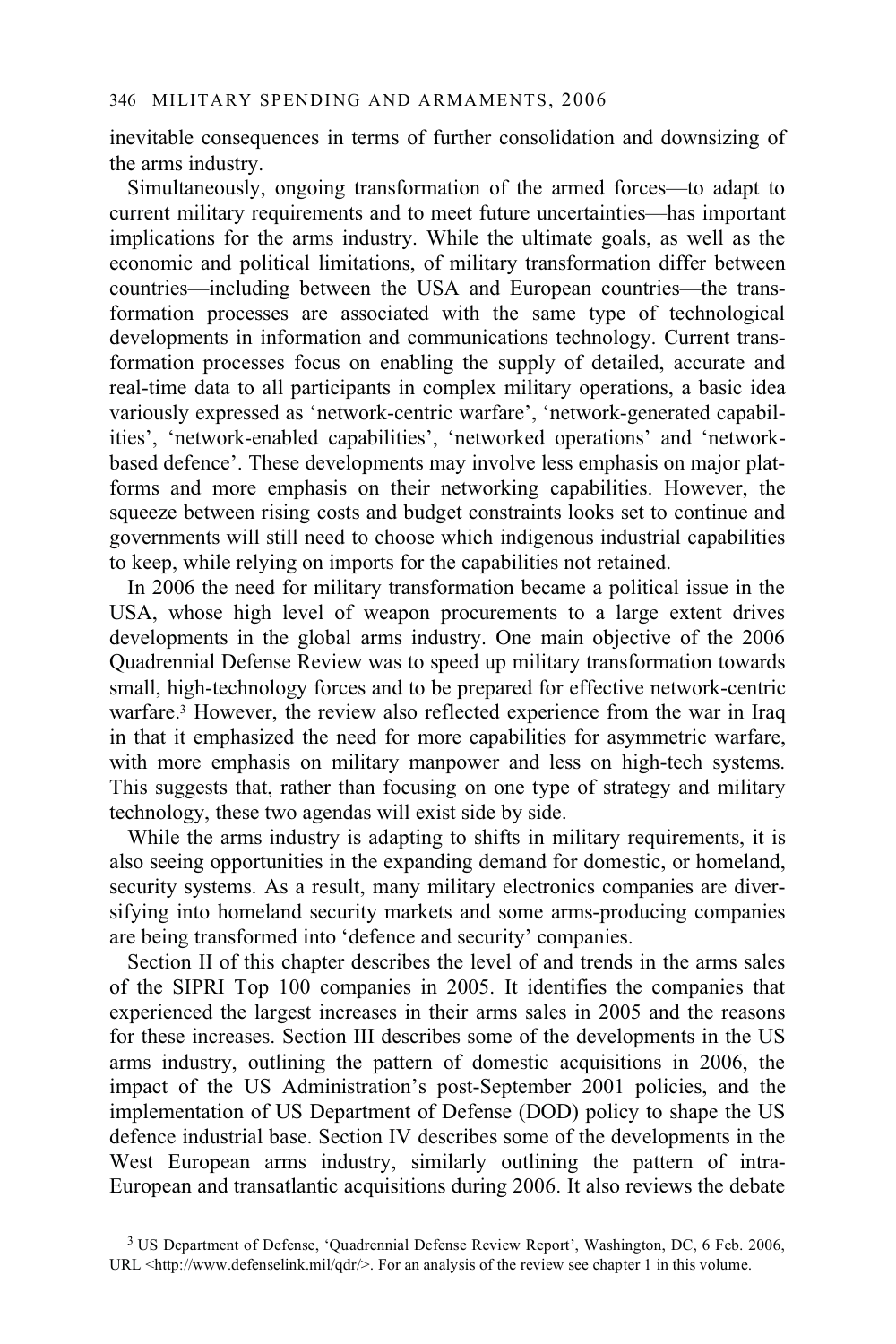during 2006 in the United Kingdom on its new defence industrial strategy, which aims to provide tools for the implementation of the British defence industrial policy, and summarizes developments in 2006 in European Unionwide policies and policy implementation affecting the European arms industry. Section V presents the conclusions. Appendices 9A and 9B include tables of the Top 100 arms-producing companies in 2005 and major acquisitions in the North American and West European arms industry in 2006.

# II. The SIPRI Top 100 arms-producing companies

The value of the combined arms sales of the 100 largest arms-producing companies in the world apart from China in 2005 was \$290 billion, compared with \$266 billion for the same companies in 2004 (see table 9.1).<sup>4</sup> The SIPRI Top 100 is dominated by companies based in the USA, with 40 US companies making 63 per cent of the Top 100's arms sales in 2005, while 32 West European companies accounted for 29 per cent and 9 Russian companies for 2 per cent. Companies based in Japan, Israel and India, in that order, accounted for most of the remaining 6 per cent.

The companies in the Top 100 for 2005 increased their combined arms sales by 9 per cent in nominal terms and 6 per cent in real terms over the previous year. Compared with the arms sales of the companies in the Top 100 for 2004, the increase was smaller—6 per cent in nominal terms and 3 per cent in real terms (see table 9.2). Over the period 2002–2005, the arms sales of the Top 100 for each year have increased by 38 per cent in nominal terms and by 18 per cent in real terms.

#### **Companies that increased their arms sales the most in 2005**

Some companies continue to have tremendous increases in arms sales. While in 1995 there was only one company with an annual arms sales increase of more than \$1 billion and 11 companies with increases of more than 30 per cent,<sup>5</sup> in 2005 there were 6 companies in the first category and 19 companies in the second category (see table 9.3). Most of these high increases were the result of acquisitions rather than of organic growth.

The six companies with an increase in arms sales in 2005 greater than \$1 billion are all in the top 10 of the Top 100 for 2005. The other four companies in the top 10 group are Boeing, Lockheed Martin, EADS and Thales. After a number of setbacks in the early  $2000s<sub>s</sub>$ <sup>6</sup> Boeing increased its arms sales in 2005 by \$550 million and in 2006 had a backlog of \$80 billion in military

<sup>&</sup>lt;sup>4</sup> Chinese companies are not included because comparable data do not exist.

<sup>5</sup> Sköns, E. and Cooper, J., 'Arms production', *SIPRI Yearbook 1997: Armaments, Disarmament and International Security* (Oxford University Press: Oxford, 1997), table 8.2, p. 241.<br><sup>6</sup> In 2001 Boeing lost the competition for the Joint Strike Fighter contract, with potential revenues of

<sup>\$200</sup> billion, and in 2004 the US Air Force cancelled its plan to lease 100 tanker aircraft from Boeing. Sköns, E. et al., 'Military expenditure', *SIPRI Yearbook 2004: Armaments, Disarmament and International Security* (Oxford University Press: Oxford, 2004), pp. 317–19.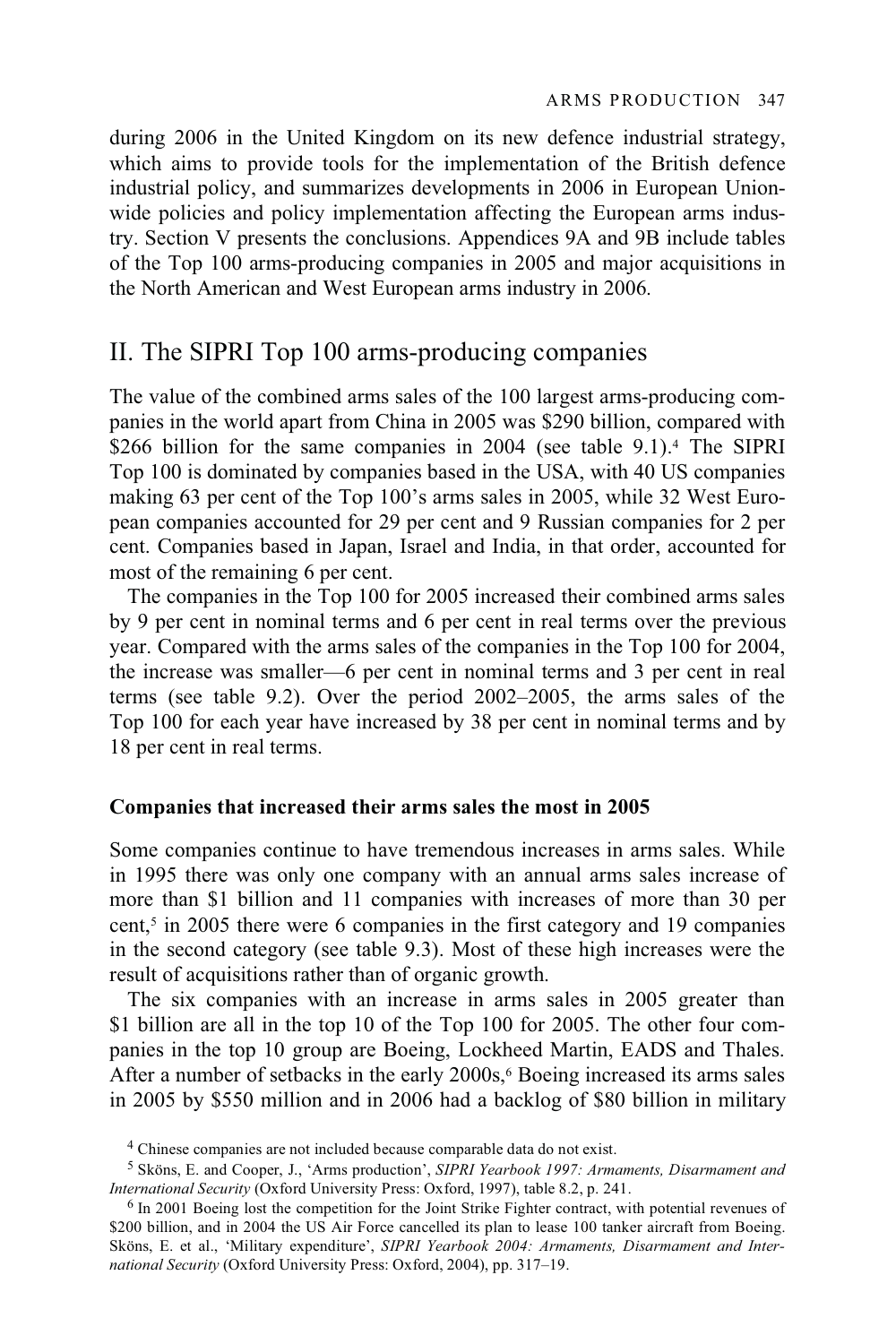|                        | Region/<br>country        | Arms sales <sup>b</sup><br>(\$b.) |       | Change in arms<br>sales, $2004 - 05$ (%) |                | Share of<br>total Top 100 |  |
|------------------------|---------------------------|-----------------------------------|-------|------------------------------------------|----------------|---------------------------|--|
| Number of<br>companies |                           | 2004c                             | 2005  | Nominal <sup>d</sup> Real <sup>e</sup>   |                | arms sales,<br>2005(%)    |  |
| 41                     | <b>North America</b>      | 167.3                             | 183.0 | 9                                        | 6              | 63.1                      |  |
| 40                     | <b>USA</b>                | 166.8                             | 182.5 | 9                                        | 6              | 62.9                      |  |
| 1                      | Canada                    | 0.5                               | 0.4   | $-4$                                     | $-l3$          | 0.2                       |  |
| 32                     | <b>Western Europe</b>     | 78.4                              | 85.3  | 9                                        | $\overline{7}$ | 29.4                      |  |
| 10                     | <b>UK</b>                 | 31.7                              | 34.2  | 8                                        | 6              | 11.8                      |  |
| 6                      | France                    | 18.8                              | 19.9  | 6                                        | $\overline{4}$ | 6.9                       |  |
| 1                      | Trans-European            | 9.5                               | 9.6   | $\mathcal{I}$                            | $-l$           | 3.3                       |  |
| 3                      | Italy                     | 8.3                               | 10.9  | 33                                       | 30             | 3.8                       |  |
| 7                      | Germany                   | 5.6                               | 6.0   | 8                                        | 6              | 2.1                       |  |
| 1                      | Sweden                    | 1.9                               | 2.1   | 9                                        | 11             | 0.7                       |  |
| $\overline{2}$         | Spain                     | 1.7                               | 1.6   | $-4$                                     | $-7$           | 0.6                       |  |
| 1                      | Switzerland               | 0.6                               | 0.6   | $-6$                                     | $-7$           | 0.2                       |  |
| 1                      | Norway                    | 0.4                               | 0.4   | $-\delta$                                | $-l3$          | 0.1                       |  |
| 9                      | <b>Eastern Europe</b>     | 4.6                               | 5.4   | 18                                       | $\mathfrak{z}$ | 1.9                       |  |
| 9                      | Russia <sup>g</sup>       | 4.6                               | 5.4   | 18                                       | $\mathfrak{Z}$ | 1.9                       |  |
| 9                      | <b>Other OECD</b>         | 7.8                               | 8.3   | 6                                        | 5              | 2.9                       |  |
| 6                      | Japan <sup>h</sup>        | 6.1                               | 6.2   | $\overline{c}$                           | $\overline{4}$ | 2.1                       |  |
| 2                      | Korea, South <sup>i</sup> | 1.3                               | 1.6   | 25                                       | 9              | 0.6                       |  |
| 1                      | Australia                 | 0.4                               | 0.5   | 14                                       | $\overline{7}$ | 0.2                       |  |
| 9                      | Other non-OECD            | 7.4                               | 8.0   | 9                                        | $\overline{4}$ | 2.8                       |  |
| 4                      | <b>Israel</b>             | 3.5                               | 3.7   | $\overline{7}$                           | 6              | 1.3                       |  |
| 3                      | India                     | 2.7                               | 3.0   | 10                                       | 3              | 1.0                       |  |
| 1                      | Singapore                 | 0.9                               | 0.9   | 9                                        | 7              | 0.3                       |  |
| 1                      | <b>Brazil</b>             | 0.4                               | 0.4   | 8                                        | $-l6$          | 0.1                       |  |
| 100                    | <b>Total</b>              | 265.5                             | 290.1 | 9                                        | 6              | 100.0                     |  |
|                        |                           |                                   |       |                                          |                |                           |  |

**Table 9.1.** Regional and national shares of arms sales for the SIPRI Top 100 arms-producing companies in the world excluding China,<sup>*a*</sup> 2005 compared to 2004 Arms sales figures are in US\$ b., at current prices and exchange rates. Figures do not always add up to totals because of the conventions of rounding.

OECD = Organisation for Economic Co-operation and Development.

*a* Chinese companies are not included because comparable data do not exist. Other countries that could possibly have companies that are large enough to appear in the SIPRI Top 100 list had data been available include Kazakhstan, Pakistan and Ukraine.

*<sup>b</sup>* Arms sales include all company arms sales, both domestic and export.

*<sup>c</sup>* Arms sales figures for 2004 refer to companies in the SIPRI Top 100 for 2005, and not to companies in the Top 100 for 2004.

*<sup>d</sup>* This column gives the change in arms sales 2004–2005 in current dollars.

*e* This column gives the change in arms sales 2004–2005 in constant (2005) dollars. In some cases, although the national economy experienced inflation in 2004–2005, the movement in exchange rates means that the real change is higher than the nominal change after conversion to US dollars.

*f* The company classified as trans-European is EADS, which is based in three countries— France, Germany and Spain—and registered in the Netherlands.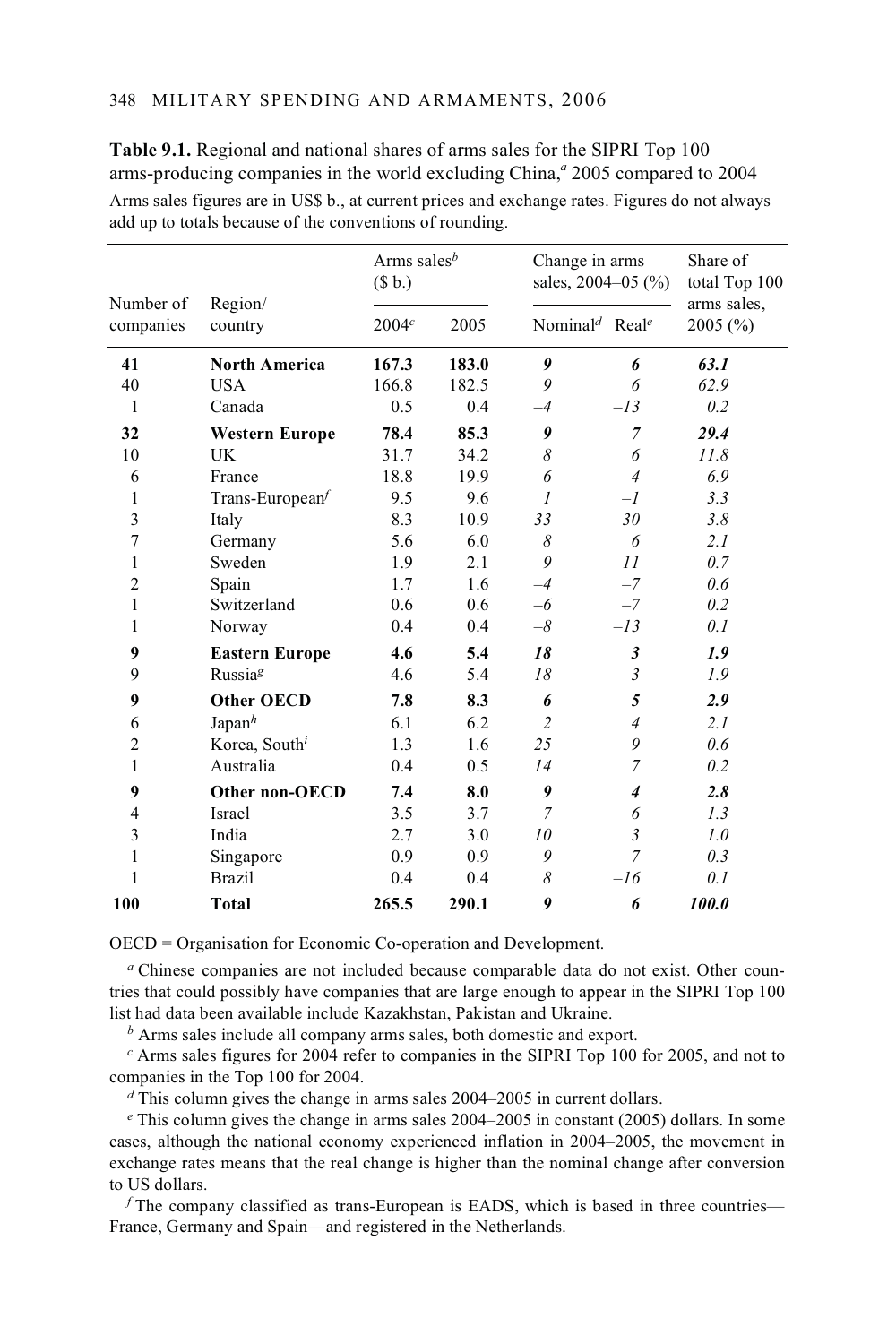*<sup>g</sup>* The figure for the combined arms sales of the 9 Russian companies in 2004 includes a rough estimate for 1 of these.

*h* Arms sales data for Japanese companies represent new military contracts awarded by the Japan Defense Agency, rather than actual arms sales for the year.

*i* Figures for South Korean companies are uncertain.

*Source*: Appendix 9A, table 9A.1.

contracts.7 The other three companies had roughly constant arms sales in 2005 but have had significant increases in recent years.

The \$2.7 billion increase in arms sales by Finmeccanica is attributable primarily to a number of acquisitions. Most significantly, in a deal worth  $E1.5$  billion (\$2.0 billion) at the end of 2004, the company acquired GKN's 50 per cent share in the previous joint venture AgustaWestland, one of the largest producers of helicopters in the world.<sup>8</sup> During 2005 Finmeccanica completed two other major transactions. First, as part of the deal dissolving AMS, a previous joint venture in defence electronics with BAE Systems, Finmeccanica resumed full control of AMS's Italian assets (renamed Selex Sistemi Integrati), acquired BAE Systems' secure communications operations (renamed Selex Communications), and obtained a 75 per cent share in AMS's avionics business (renamed Selex Sensors and Airborne Systems). All of these were integrated into Finmeccanica's defence electronics division.<sup>9</sup> Second, the company acquired a 52.7 per cent stake in Datamat, an Italian information technology company with a substantial defence and space division.10 These acquisitions, accounting for \$3.5 billion in annual revenues, represented a major phase in Finmeccanica's restructuring plan to focus its activities on aerospace, defence and security while reducing its civil activities in response to political pressure.11 In March 2006 the company completed its stock market flotation of Ansaldo STS, its signalling, railway and subway operation, although it retained a 40 per cent stake. This transaction gave Finmeccanica  $\epsilon$ 520 million (\$625 million) to help fund further acquisitions and investments in the aerospace and defence sector, primarily in the USA.12

Many of the other companies that appear in table 9.3 are Russian and many are information technology (IT) companies.

7 Ratnam, G., 'Turbulent flight for Boeing: analysts question setbacks in high-profile programs', *Defense News*, 10 July 2006.<br><sup>8</sup> Finmeccanica, 'Finmeccanica: closing with GKN of the acquisition of 100% of AgustaWestland',

Press release, Rome, 30 Nov. 2004, URL <http://www.finmeccanica.it/Holding/EN/Corporate/Sala stampa/Comunicati\_stampa/>.<br><sup>9</sup> Finmeccanica, 'Selex venture boosts Finmeccanica's defence electronics business', Press release,

Rome, 18 May 2005, URL <http://www.finmeccanica.it/Holding/EN/Corporate/Sala\_stampa/Comuni

<sup>10</sup> Anderson, G., 'Finmeccanica acquisitions prompt upswing in orders and revenues', *Jane's Defence Industry*, Nov. 2005, p. 12. 11 Nativi, A., 'Finmeccanica remains hungry for growth through acquisitions', *Aviation Week and* 

*Space Technology*, 11 Apr. 2005; and Kington, T., 'Divestiture difficulties: political shackles complicate moves by Italy's Finmeccanica', *Defense News*, 1 Aug. 2005.<br><sup>12</sup> Kington, T., 'Finmeccanica shifts 520M euros to A&D', *Defense News*, 3 Apr. 2006.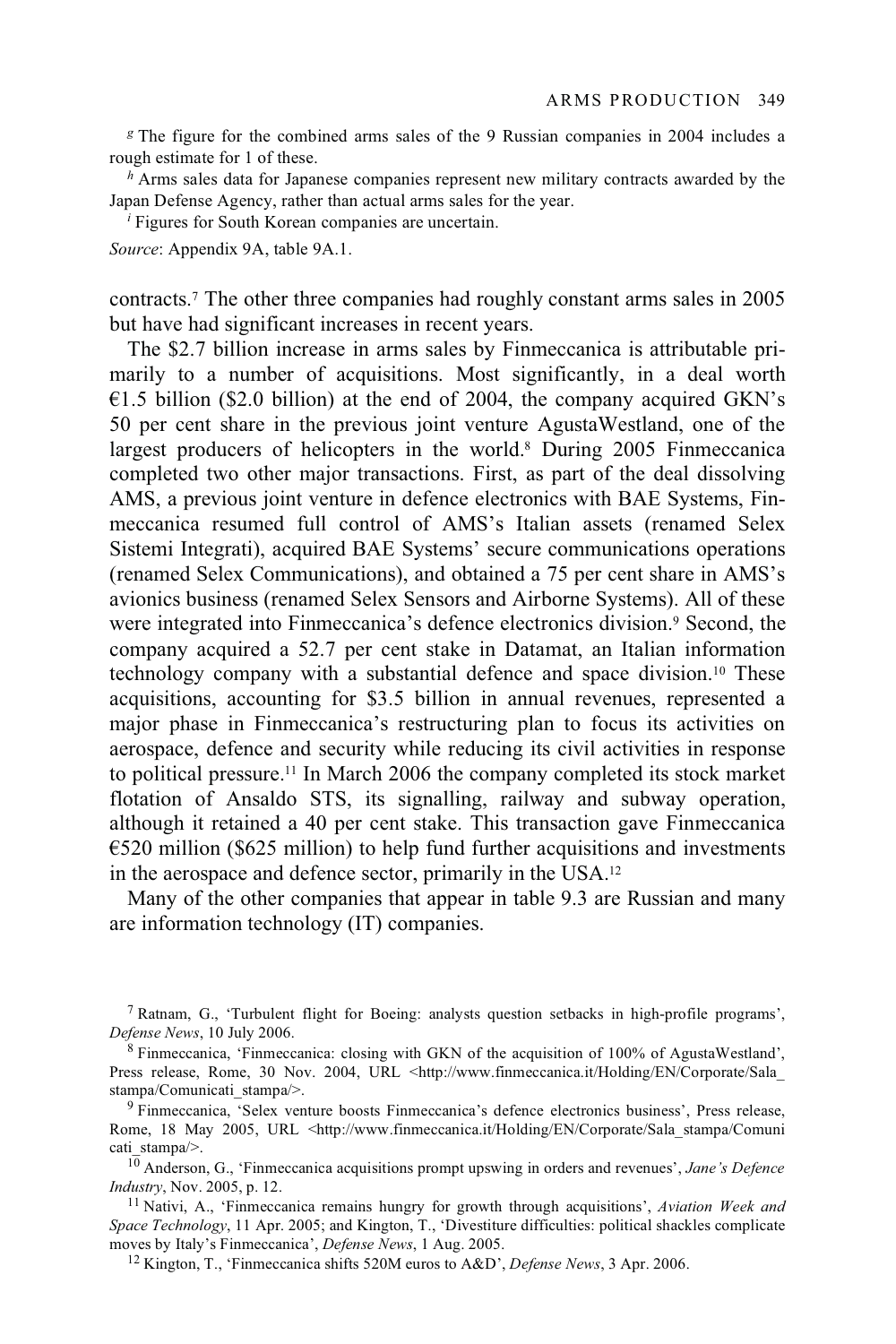|                                                         | 2002  | 2003  | 2004  | 2005  | $2002 - 2005$ |  |
|---------------------------------------------------------|-------|-------|-------|-------|---------------|--|
| Arms sales at current prices and exchange rates         |       |       |       |       |               |  |
| Total $(\$ b.)$                                         | 210.1 | 234.2 | 272.6 | 290.1 |               |  |
| Change $(\% )$                                          |       | 11.5  | 16.4  | 6.4   | 38.1          |  |
| Arms sales at constant (2005) prices and exchange rates |       |       |       |       |               |  |
| Total $(\$ b.)$                                         | 246.0 | 256.7 | 280.9 | 290.1 |               |  |
| Change $(\% )$                                          |       | 4.4   | 9.5   | 3.2   | 17.9          |  |

**Table 9.2.** Trends in arms sales of companies in the SIPRI Top 100 arms-producing companies in the world excluding China, 2002–2005

*Note*: The data in this table refer to the companies in the SIPRI Top 100 in each year, which means that they refer to a different set of companies each year, as ranked from a consistent set of data. The figure for 2004 is thus different from the figure for 2004 in table 9.1.

*Source*: Appendix 9A.

#### *Russian companies*

Four Russian companies were among those that increased their arms sales by more than 30 per cent in 2005: Admiralteiskie Verfi, Almaz-Antei, Severnaya Verf and TRV Corporation.13 Russian companies have only been included in the SIPRI Top 100 list since 2002, when data availability first allowed it.14 However, the estimates based on this information are somewhat uncertain and it is difficult to find information explaining the level and trend in Russian companies' arms sales.15

The increase in the arms sales of Almaz-Antei, which makes it the Russian company with the largest arms sales in 2005, can be partly attributed to domestic sales of up to \$530 million and the export of missile systems to China and Viet Nam.16 The company, which develops and manufactures air defence systems, was formed in 2002 as part of the Russian military industrial strategy to form large integrated structures in leading industry sectors.<sup>17</sup> In October 2005 it obtained the right to independently—that is, without going through the state export company Rosoboronexport—export spare parts and provide maintenance services for Russian military equipment used by foreign

 $13$  TRV (Takticheskoe Raketnoe Vooruzhenie, tactical missile armament) Corporation is also known in English as the Tactical Missiles Corporation.

<sup>14</sup> On transparency in the Russian arms industry see Surry, E., *Transparency in the Arms Industry*, SIPRI Policy Paper no. 12 (SIPRI: Stockholm, Jan. 2006), URL <http://www.sipri.org/>. 15 SIPRI estimates the arms sales of most Russian companies on the basis of data on their total sales,

a proportion of which is then attributed to arms sales based on data published by the Centre for Analysis of Strategies and Technologies, Moscow. 16 Makienko, K., '2005 rating of Russia's largest defence companies', *Moscow Defense Brief*, no. 6

(2006); and Vasiliev, D., 'Russia's arms trade with foreign states in 2005', *Moscow Defense Brief*, no. 5 (2006). 17 See e.g. Cooper, J., 'Developments in the Russian arms industry', *SIPRI Yearbook 2006* (note 2),

pp. 431–48.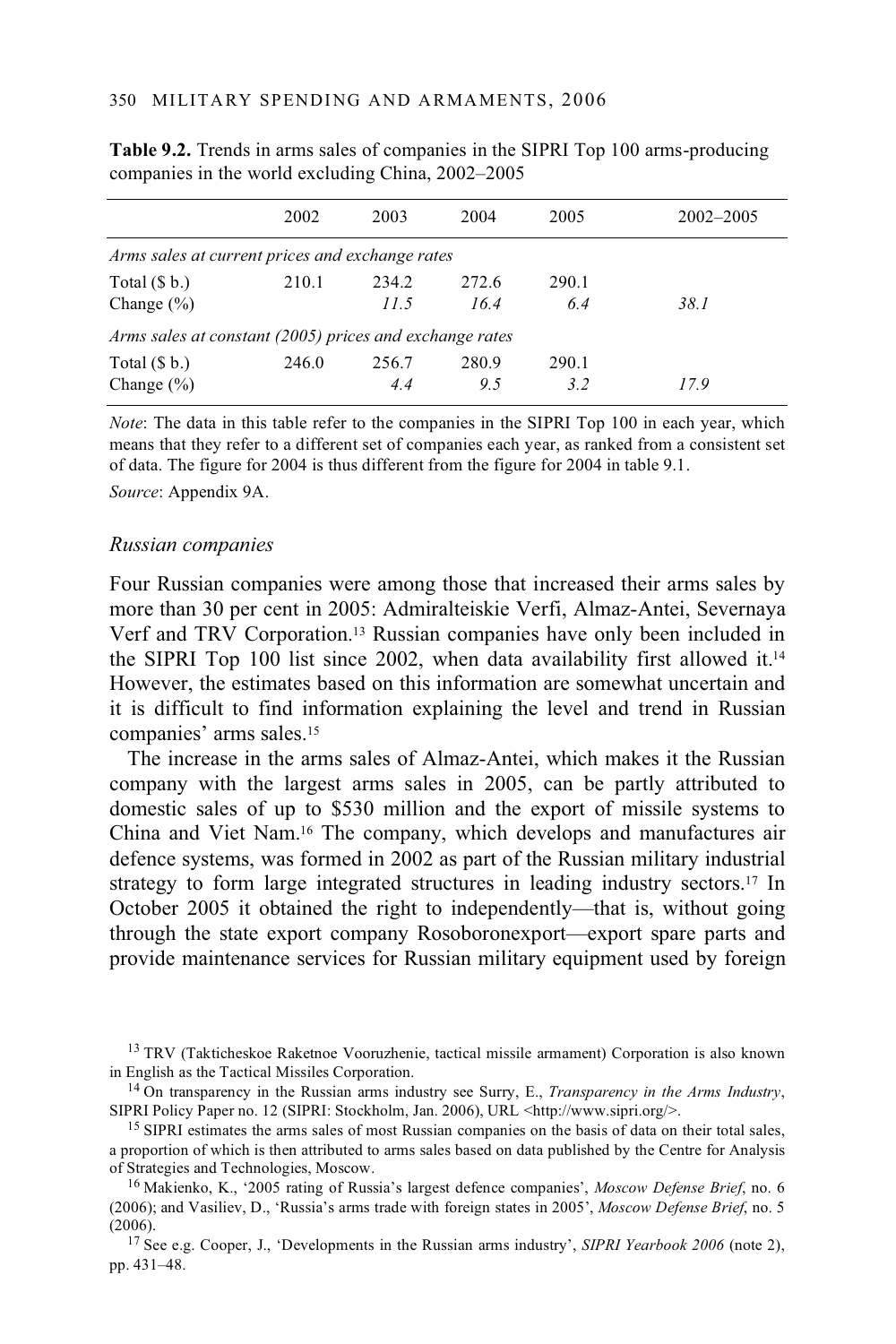customers.18 There is a high demand for Russian air defence systems: in 2006 the value of Rosoboronexport orders for air defence systems amounted to \$3.5 billion.<sup>19</sup>

The increase in arms sales for the two Russian shipbuilding companies in table 9.3 was the result primarily of the export in 2005 to China of three Kilo Class (Project 636M) conventional submarines by Admiralteiskie Verfi and one Sovremenny Class (Project 956EM) destroyer by Severnaya Verf.20 A second such destroyer was delivered by Severnaya Verf in 2006.<sup>21</sup> A complete picture of Admiralteiskie Verfi's activities is difficult to obtain because it makes little information publicly available, citing state secrecy as the justification.22 More information is available on Severnaya Verf. In addition to exports, Severnaya Verf also has a major domestic order for four 20380 series corvettes, the first of which was launched in 2005, while two more are under construction.23 In late 2005 the company also won a domestic contract for a new class of frigates to be completed over a 15-year period.24 In August 2005 Severnaya Verf was merged with Baltiysky Zavod under the control of United Industrial Corporation, after Mezhprombank (International Industrial Bank) became the majority shareholder in both shipyards. These two shipyards, both located in St Petersburg, are among the largest and most technically advanced in the Russian naval shipbuilding sector. In the long term, Rosprom, the Russian federal agency for industry, plans to concentrate the naval shipbuilding industry into two state-controlled management companies: the Centre for Subsurface Shipbuilding and the Centre for Surface Shipbuilding. However, further consolidation of the Russian shipbuilding industry is expected to be complicated, since some of these shipyards are privately owned.25

Overall, the Russian shipbuilding companies experienced a marked rise in total sales as well as in arms sales in 2005, making them the leading sector in the Russian arms industry for the first time since systematic data on Russian arms-producing companies became available, in 2001. While one of the main

18 Interfax–AVN, 'Almaz-Antei granted right to conduct foreign economic activity', Moscow, 5 Oct. 2005. Systems manufactured by Almaz-Antei are in service with *c*. 50 armed forces abroad. Interfax– AVN, 'Almaz-Antei consortium's air defense system exports to total \$5–6 billion in near future',

<sup>19</sup> Abdullaev, N., 'Orders flood some Russian arms makers', *Defense News*, 24 July 2006. See also chapter 10 in this volume.<br><sup>20</sup> In addition, Krasnoye Sormovo exported 1 and Sevmash 2 Kilo Class submarines to China. Lan-

tratov, K., 'Russia shares state secret with UN', *Kommersant*, 20 June 2006, URL <http://www. kommersant.com/p683546/>. 21 Novichkov, N., 'China accepts final Sovremenny', *Jane's Defence Weekly*, 11 Oct. 2006, p. 16;

and Abdullaev, N., 'Russia sends 4th destroyer to China', *Defense News*, 9 Oct. 2006. See also chap-

<sup>22</sup> Pronini, L., 'Russian firms to display upgrades, training gear', *Defense News*, 13 June 2005.<br><sup>23</sup> Severnaya Verf. 'The keel-laying of the corvette for Russian Navy took place at JCS Shipbuilding

plant «Severnaya Verf»', News item, 10 Nov. 2006, URL <http://www.nordsy.spb.ru/sv2/news\_eng.<br>php?id=46>; and 'Russia launches new ship', *Defense News*, 22 May 2006.

<sup>24</sup> Scott, R., 'Severnaya Verf secures Russian frigate contract', *Jane's Defence Weekly*, 2 Nov. 2005, p. 12. 25 Makienko, K., 'Consolidation and restructuring of the Russian shipbuilding sector during 2005',

*Moscow Defense Brief*, no. 5 (2006).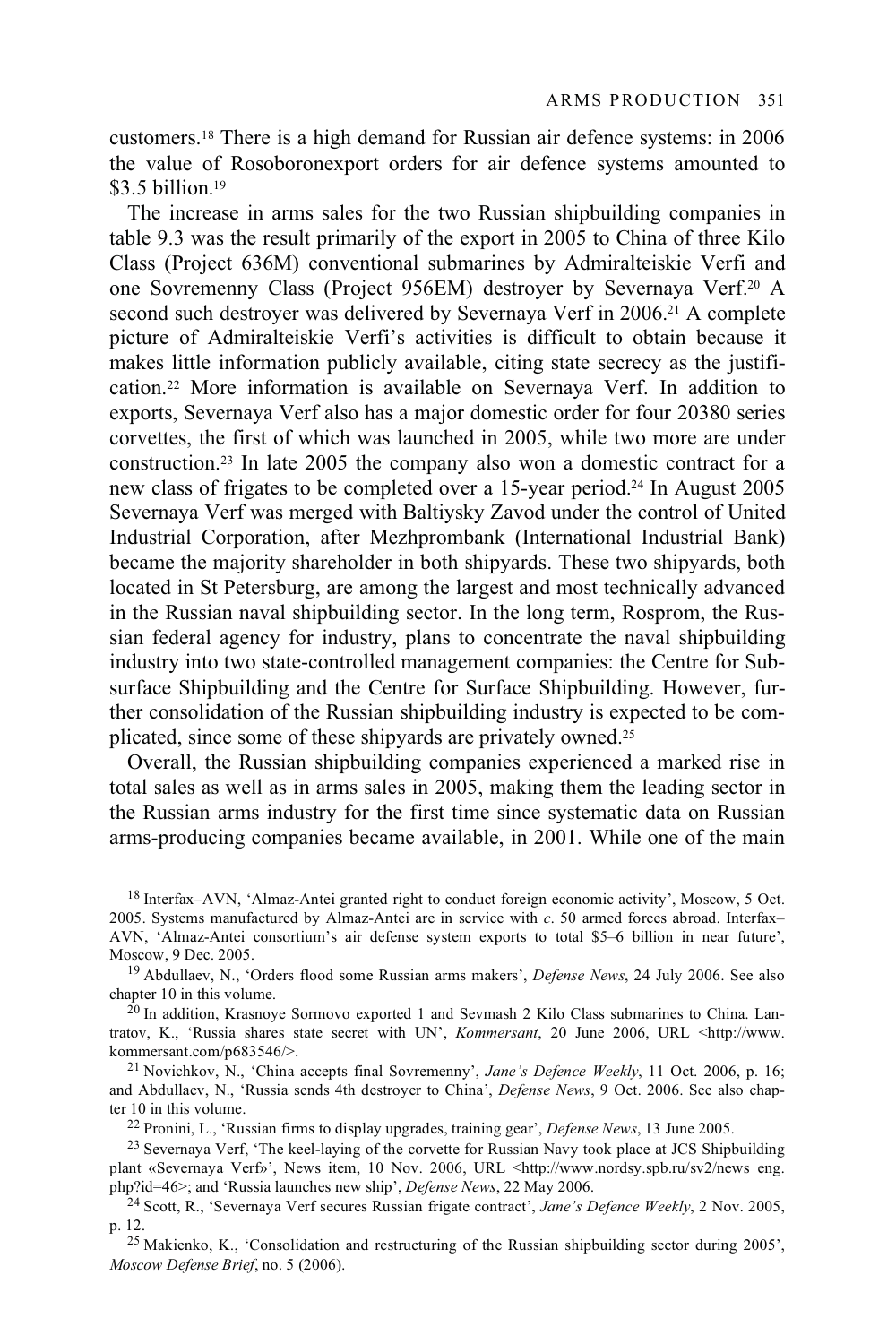**Table 9.3.** Companies in the SIPRI Top 100 with the largest increase in arms sales in 2005

|                |                                                                                    |            |                          |         | Arms sales $(\text{\$ m.})$ |         | Change 2004-05 |
|----------------|------------------------------------------------------------------------------------|------------|--------------------------|---------|-----------------------------|---------|----------------|
| Rank<br>2005   | Company                                                                            | Country    | Sector <sup>a</sup>      | 2004    | 2005                        | \$ m.   | $\frac{0}{0}$  |
|                | Companies with the largest absolute increase in arms sales (by more than \$1 b.)   |            |                          |         |                             |         |                |
| 4              | <b>BAE</b> Systems                                                                 | UK         | A Ac El Mi<br>MV SA/A Sh | 19 840  | 23 230                      | 3 3 9 0 | 17             |
| 9              | L-3 Communications                                                                 | <b>USA</b> | E1                       | 5970    | 8970                        | 3 0 0 0 | 50             |
| $\overline{7}$ | Finmeccanica                                                                       | Italy      | A Ac El Mi<br>SA/A       | 7 1 3 0 | 9800                        | 2670    | 37             |
| 5              | Raytheon                                                                           | <b>USA</b> | El Mi                    | 17 150  | 19 800                      | 2650    | 16             |
| $\overline{c}$ | Northrop Grumman                                                                   | <b>USA</b> | Ac El Mi Sh              | 25 970  | 27 590                      | 1620    | 6              |
| 6              | <b>General Dynamics</b>                                                            | <b>USA</b> | A El MV Sh               | 15 150  | 16 570                      | 1420    | 9              |
|                | Companies with the largest relative increase in arms sales (by more than 30 $\%$ ) |            |                          |         |                             |         |                |
| 91             | Severnaya Verf <sup>b</sup>                                                        | Russia     | Sh                       | 20      | 440                         | 420     | 2 100          |
| 97             | Universal                                                                          | Japan      | Sh                       | 100     | 360                         | 260     | 260            |
|                | Shipbuilding Corp. <sup>b, c</sup>                                                 |            |                          |         |                             |         |                |
| 40             | Armor Holdings                                                                     | <b>USA</b> | Comp (MV Oth)            | 610     | 1 1 9 0                     | 580     | 95             |
| 98             | TRV Corporation                                                                    | Russia     | Mi                       | 220     | 350                         | 180     | 95             |
| 65             | Admiralteiskie Verfi <sup>b</sup>                                                  | Russia     | Sh                       | 340     | 660                         | 320     | 94             |
| 32             | <b>EDS</b>                                                                         | <b>USA</b> | Comp (Oth)               | 990     | 1 570                       | 580     | 59             |
| 41             | <b>CACI</b> International                                                          | <b>USA</b> | Comp (Oth)               | 770     | 1 1 9 0                     | 420     | 55             |
| 49             | AM General                                                                         | <b>USA</b> | MV                       | 690     | 1 0 5 0                     | 360     | 52             |
| 9              | L-3 Communications                                                                 | <b>USA</b> | E1                       | 5970    | 8970                        | 3 0 0 0 | 50             |
| 27             | Textron                                                                            | <b>USA</b> | Ac El Eng MV             | 1 300   | 1800                        | 500     | 39             |
| 47             | Oshkosh Truck                                                                      | <b>USA</b> | MV                       | 770     | 1 0 6 0                     | 290     | 38             |
| $\overline{7}$ | Finmeccanica                                                                       | Italy      | A Ac El Mi<br>SA/A       | 7 1 3 0 | 9800                        | 2670    | 37             |
| 31             | Almaz-Antei                                                                        | Russia     | Mi                       | 1 1 9 0 | 1590                        | 400     | 34             |
| 39             | Thyssen Krupp $b$                                                                  | Germany    | Sh                       | 930     | 1 2 4 0                     | 310     | 33             |
| 86             | United Industrial                                                                  | <b>USA</b> | Ac                       | 360     | 480                         | 120     | 33             |
| 16             | <b>ITT</b> Industries                                                              | <b>USA</b> | E1                       | 2410    | 3 1 9 0                     | 780     | 32             |
| 21             | Dassault Aviation                                                                  | France     | Ac                       | 1670    | 2 2 1 0                     | 540     | 32             |
| 30             | <b>DRS</b> Technologies                                                            | <b>USA</b> | E1                       | 1 2 8 0 | 1680                        | 400     | 31             |
| 48             | Samsung <sup>d</sup>                                                               | S. Korea   | A MV SA/A                | 800     | 1 0 5 0                     | 250     | 31             |

Figures are in US\$ m., at current prices and exchange rates. Figures in italics are percentages.

 $a_A = \text{artilley}$ ,  $Ac = \text{aircraft}$ ,  $El = \text{electronic}$ ,  $Eng = \text{engines}$ ,  $Mi = \text{miss}$ ,  $MV = \text{military}$ vehicles,  $SA/A = small arms/ammunition$ ,  $Sh = ships$  and  $Oth = other$ . Comp (...) = components, services or anything less than final systems in the sectors in the parentheses.

*b* Shipbuilding companies often have bulky arms sales that do not accurately reflect the continuous activities of the company and may therefore be misleading.

*<sup>c</sup>* Arms sales data for Japanese companies represent new military contracts awarded by the Japan Defense Agency rather than actual arms sales for the year.

*<sup>d</sup>* Data for Samsung arms sales are uncertain. The SIPRI figure is the sum of an estimated approximate arms sales figure for Samsung Techwin and 50% of the 2004 arms sales of Samsung Thales.

*Source*: Appendix 9A.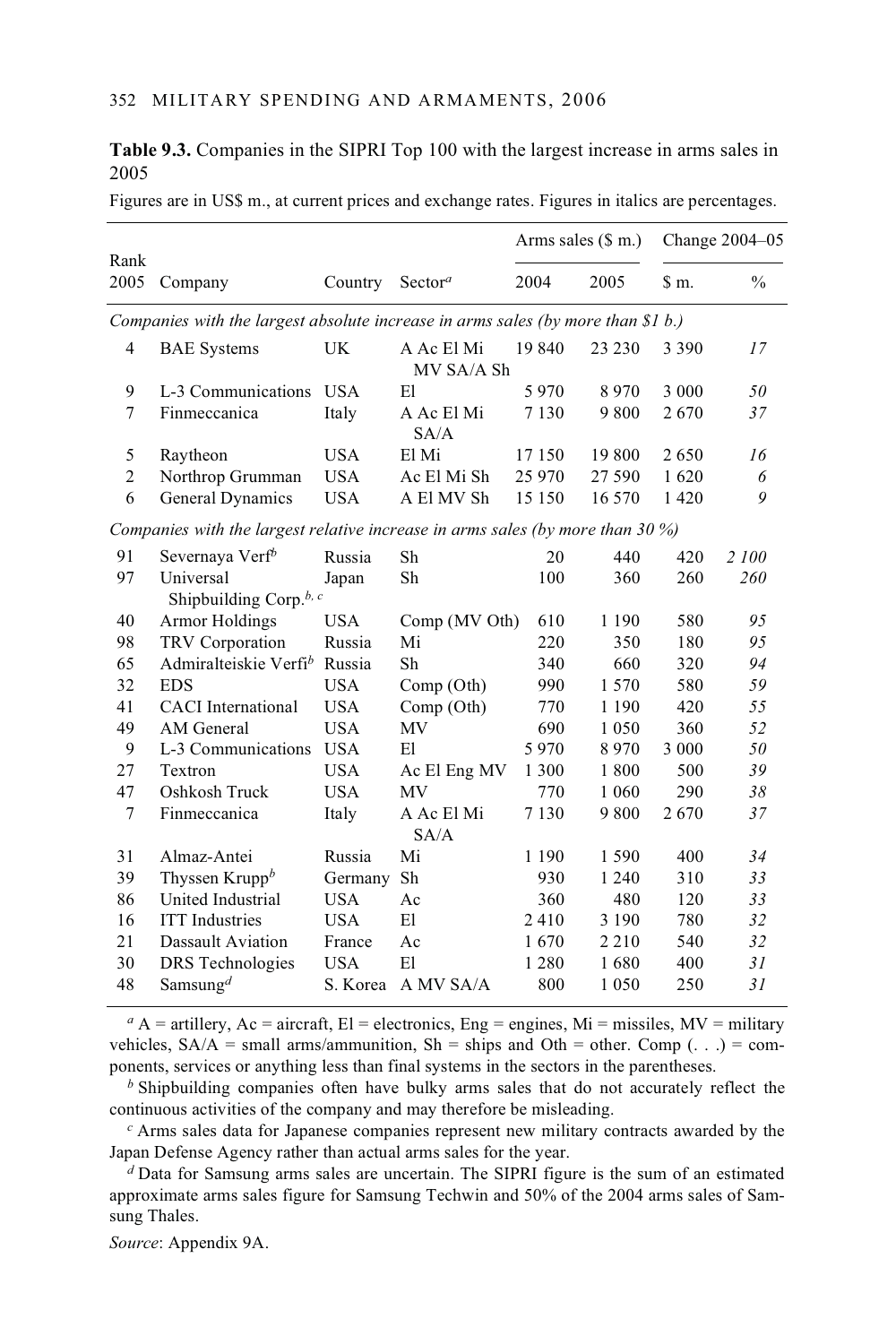characteristics of the Russian arms industry continues to be its export orientation,26 exports as a share of total sales declined to 62 per cent in 2005, compared with 68 per cent in 2004, as a result of increased domestic procurement.27 The decision in January 2007 that Rosoboronexport, the Russian state export corporation, will once more have the monopoly on export sales of final systems is likely to have an impact on the Russian arms industry in 2007.<sup>28</sup>

The increase in the arms sales of TRV Corporation is a consequence of the government programme to reform and develop the Russian arms industry during the period 2002–2006. TRV was established in 2002 by combining six companies specializing in tactical missiles, as one of the sectors to be integrated into larger structures. In 2004 a presidential decree was signed aiming at further development of TRV, and since then eight arms-producing companies have been added.29

Although these four Russian companies have made significant increases in their arms sales in 2005, the general assessment is that further contraction of the Russian arms industry is almost inevitable because it lacks resources and has structural problems.30

#### *Information technology companies*

Several of the large increases in arms sales in 2005 were as a result of increased sales of information technology and services, such as development of advanced communications networks, integration of technology systems and analytical services. Companies that increased their arms sales in these areas in 2005 include EDS, CACI International, L-3 Communications, ITT Industries and DRS Technologies (see table 9.3).

EDS is an example of the type of primarily civil-focused IT company without which governments would be unable to go to war or modernize their armed forces. EDS provides IT services and solutions to a broad range of clients, and its arms sales, primarily by its business segment Defence Industry Solutions, accounted for only 8 per cent of its total revenues in 2005. Like many other companies that specialize in IT services, EDS has positioned itself as a supplier of network-centric capabilities and as a way for governments to outsource the modernization of a variety of military support functions.31 In

<sup>26</sup> Makienko, K., 'Evolution of Russia's defense industry in 2005', *Moscow Defense Brief*, no. 5 (2006). See also Cooper (note 17).

<sup>27</sup> Lantratov, K. and Safronov, I., 'Shipbuilding overtakes aviation', *Kommersant*, 13 June 2006, URL <http://kommersant.com/page.asp?id=681459>.

 $28$  The Presidential Decree on several issues concerning military-technical cooperation between the Russian Federation and foreign states, Decree no. 54, was signed on 18 Jan. 2007. The text of the decree is available at URL <http://document.kremlin.ru/doc.asp?ID=037563> (in Russian). See also chapter 10 in this volume.<br><sup>29</sup> TRV Corporation, 'Tactical Missiles Corporation JSC history', URL <http://eng.ktrv.ru/about\_eng/

history\_eng/>, p. 10.  $30 \text{ Cooper (note 17)}.$ 

<sup>31</sup> EDS also argues that it seeks to capitalize on financial pressures on governments to do 'more with less' with their military forces: 'Defense departments worldwide are seeking to deliver greater military capability with lower expenditure. EDS . . . can help these departments manage and exploit information to meet their military objectives with reduced costs.' EDS, 'Defense', EDS website, URL <http://www.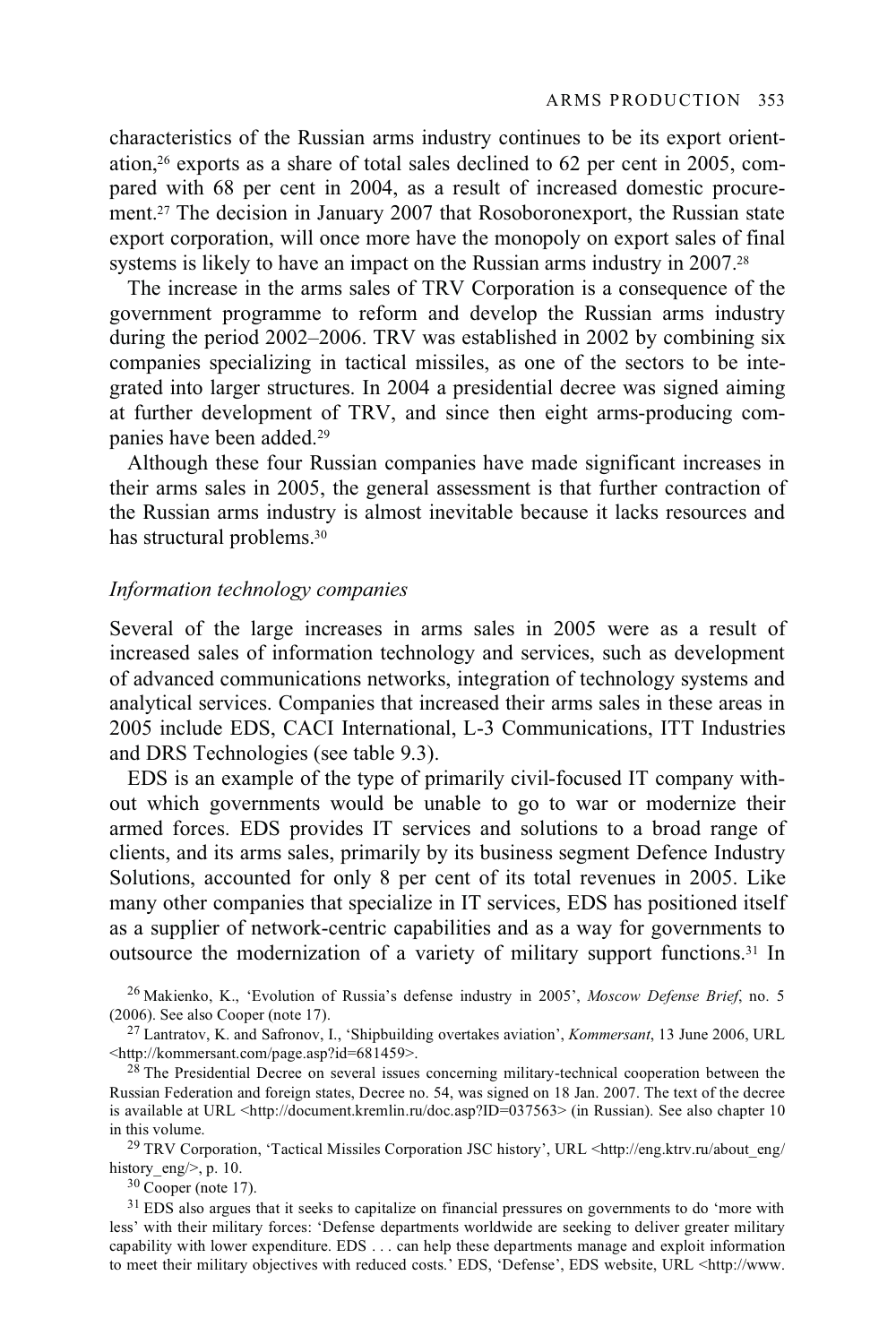2000 the company signed a contract worth \$7 billion to build the world's largest intranet for the US Navy. Despite public criticism of the company's implementation of the project, in 2006 the contract was extended for 3 years and by \$3 billion, making it the company's largest ever military contract.32 Not withstanding the controversies, in March 2005 the British Ministry of Defence (MOD) awarded EDS (as consortium leader) a contract worth £2.3 billion (\$4 billion) over 10 years to consolidate defence information networks under the MOD's Defence Information Infrastructure (Future) project.33 Revenues from this project can partly account for the company's greatly increased arms sales in 2005.34 Through its British subsidiary, EDS is also seeking more military work of this type in Western Europe by exploiting the relationships it has built through its extensive non-defence work for governments.<sup>35</sup>

The increase in the 2005 arms sales of CACI International, a company that provides IT solutions and services to the US Department of Defense, is a result of acquisitions.36 The company bought four companies during 2004, including American Management Systems' Defence and Intelligence Group.37 The proportion of its annual revenues from US DOD contracts increased markedly, from 67 per cent in financial year (FY) 2004 to 73 per cent in FY 2005.38

The increase in the arms sales of L-3 Communications is also primarily attributable to a long series of acquisitions,<sup>39</sup> but according to the company there has also been some organic growth.40 L-3 has had a clear strategy in recent years of acquiring small- to medium-sized companies that specialize in

<sup>32</sup> E.g. Onley, D., 'Hanlon on NMCI: "EDS was not prepared"', *Government Computer News*, 22 June 2004; and Webb, C. L., 'Navy–Marine Corps intranet project takes fresh flak', *Washington Post*, 24 June 2004. On the contract extension see EDS, 'EDS signs NMCI contract extension to 2010', News release, Plano, Tex., 24 Mar. 2006, URL <http://www.eds.com/news/releases/2905/>.

<sup>33</sup> EDS, 'EDS-Led consortium signs contract with UK Ministry of Defence for Defence Information Infrastructure project: approximately \$4 billion contract is largest win since 2002', News release, Plano,

Tex., 22 Mar. 2005, URL <http://www.eds.com/news/releases/2282/>. 34 EDS, *2005 Annual Report* (EDS: Plano, Tex., 2006), URL <http://www.eds.com/investor/annual/

<sup>35</sup> Felstead, P., 'EDS looks to strengthen its presence in European defence markets', *Jane's Defence Weekly*, 14 Sep. 2005.

<sup>36</sup> CACI conducted interrogations for the US Army in Iraq in 2003–2005. After one of its employees was implicated in the Abu Ghraib prison abuse scandal, the company decided to withdraw from the interrogation business when the contract expired in Sep. 2005. McCarthy, E., 'CACI plans to drop inter-<br>rogation work; firm was entangled in Abu Ghraib', *Washington Post*, 15 Sep. 2005, p. D04.

<sup>37</sup> See Surry, E., 'Table of acquisitions, 2005', *SIPRI Yearbook 2006* (note 2), pp. 428–30.<br><sup>38</sup> CACI International, 'Form 10-K annual report under Section 13 or 15(d) of the Securities Exchange Act of 1934 for the fiscal year ended June 30, 2005', Arlington, Va., 13 Sep. 2005, URL <http://www.sec.gov/edgar.shtml>. 39 See e.g. appendix 9B; Surry (note 37); and Surry, E., 'Table of acquisitions, 2004', *SIPRI Yearbook* 

*2005: Armaments, Disarmament and International Security* (Oxford University Press: Oxford, 2005),

<sup>40</sup> Ratnam, G., 'Frank Lanza, Chairman, Chief Executive, L-3 Communications', *Defense News*, 16 Jan. 2006.

eds.com/industries/defense/>. On the broader trend towards outsourcing of military services and functions by contracting to the private sector see Sköns, E. and Weidacher, R., 'Arms production', *SIPRI Yearbook 2002: Armaments, Disarmament and International Security* (Oxford University Press: Oxford,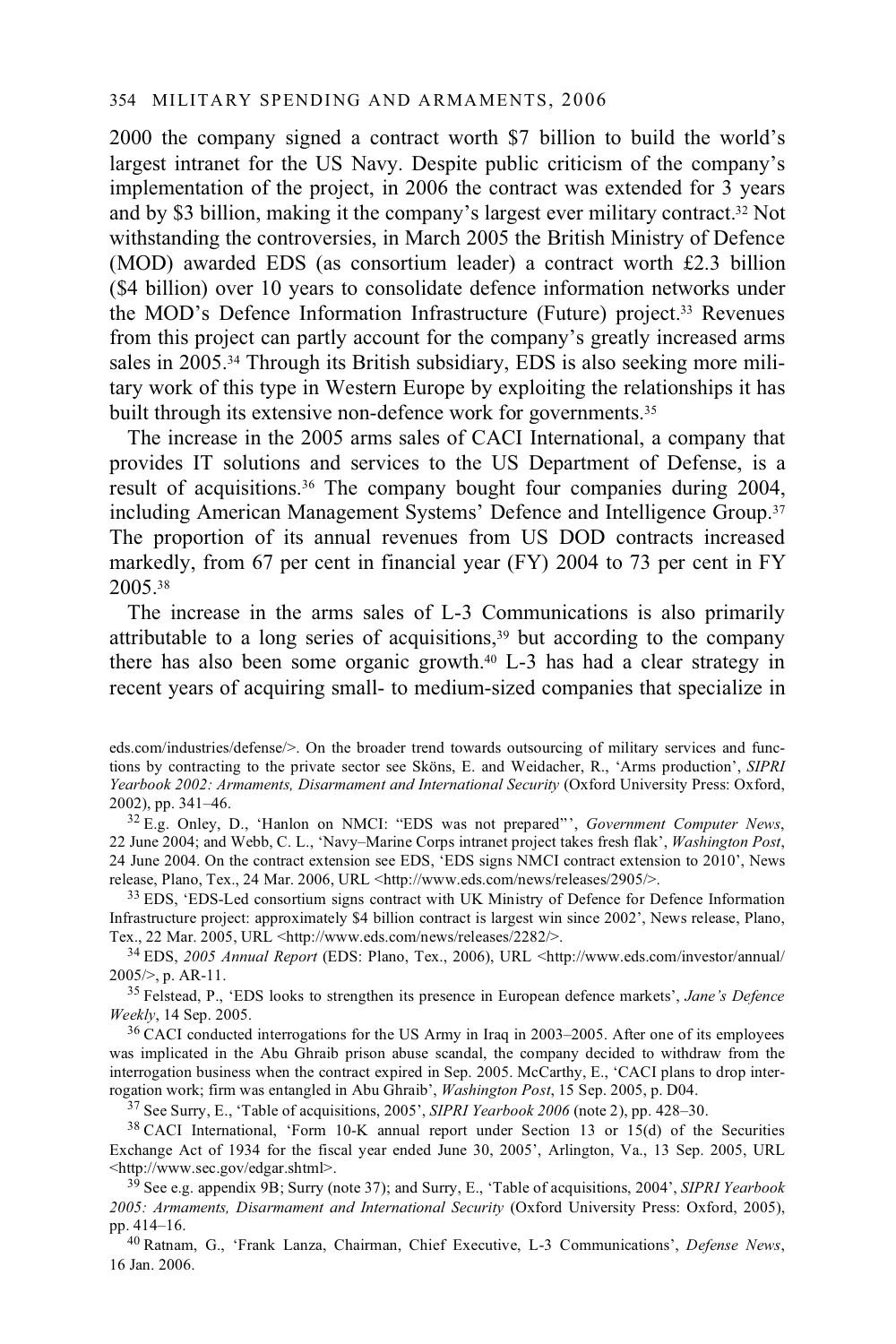the provision of high-tech products and services to the US DOD and other primarily intelligence—government agencies. In 2005 L-3 acquired the Titan Corporation for  $$2.65$  billion.<sup>41</sup> L-3 is one of several companies in the arms industry that seek to exploit their expertise in the growing market for domestic (homeland) security products and services (see section III below).42

ITT Industries and DRS Technologies both provide military electronics, communications and technology support services to the US DOD and have recently made acquisitions that augment their defence operations.43 These companies operate in the niche market for highly specialized dual-use goods in which products and services have been in high demand in recent years.<sup>44</sup> For example, ITT manufactures global positioning system (GPS) satellite navigation equipment which is bought by both military and commercial customers.45 Such IT and services companies frequently perform work that may not always be classified as military, but it is clear that armed forces cannot operate or service their highly complex systems without them.

The increases in the military sales of these IT companies is a continuation of the trend for the nature of the arms industry to change.46 This takes place both as a result of a new type of company moving into the arms industry, as some of the above examples illustrate, and of major arms-producing companies buying IT companies, as illustrated by some of the acquisitions that took place in 2006 (see appendix 9B).

## III. The United States

In the United States, the wisdom of spending large sums of money on network-centric warfare capabilities was increasingly questioned in 2006, and advocates of low-technology warfare made some progress. There were two

<sup>41</sup> L-3 Communications, 'L-3 announces agreement to acquire the Titan Corporation', Press release, New York, N.Y., 3 June 2005, URL <http://www.l-3com.com/news-events/pressrelease.aspx>.

<sup>42</sup> Murphy, J., 'L-3 outlines avenues for growth', *Jane's Defence Industry*, June 2006, p. 12; and L-3 Communications, 'L-3 Communications acquires two leaders in threat detection for military and homeland security applications', Press release, New York, N.Y., 21 Mar. 2006, URL <http://www.l-3com. com/news-events/pressreleases.aspx>.

<sup>43</sup> In 2004 ITT Industries bought the Remote Sensing Systems unit of Eastman Kodak for \$725 million. ITT Industries, 'ITT Industries to acquire Kodak's Remote Sensing Systems (RSS)', Press release, White Plains, N.Y., 9 Feb. 2004. In Jan. 2006 DRS Technologies completed the acquisition of Engineered Support Systems for \$1.97 billion. DRS Technologies, 'DRS Technologies completes acquisition of Engineered Support Systems', Press release, Parsippany, N.J., 31 Jan. 2006, URL <http://www.drs. com/press/archivelist.cfm>. 44 DRS Technologies focuses on 'several key areas of importance to the U.S. [DOD], such as intelli-

gence, surveillance, reconnaissance, power management, advanced communications and network systems'. DRS Technologies, 'Form 10-k annual report pursuant to Section 13 or 15(d) of the Securities Exchange Act of 1934 for the fiscal year ended March 31, 2006', Parsippany, N.J.,, 12 June 2006, URL <http://www.sec.gov/edgar.shtml>.

<sup>45</sup> Ratnam, G., 'Diverse ITT holds onto defense', *Defense News*, 17 May 2005. Approximately 44% of the sales in ITT's Defense Electronics and Services division are generated through contracts for technical and support services which the company provides for the military and other government agencies. ITT, 'Business & products: Defense Electronics & Services', ITT website, URL <http://www.itt.com/ business/prof-defn.asp>.<br><sup>46</sup> Dunne and Surry (note 2), pp. 412–13.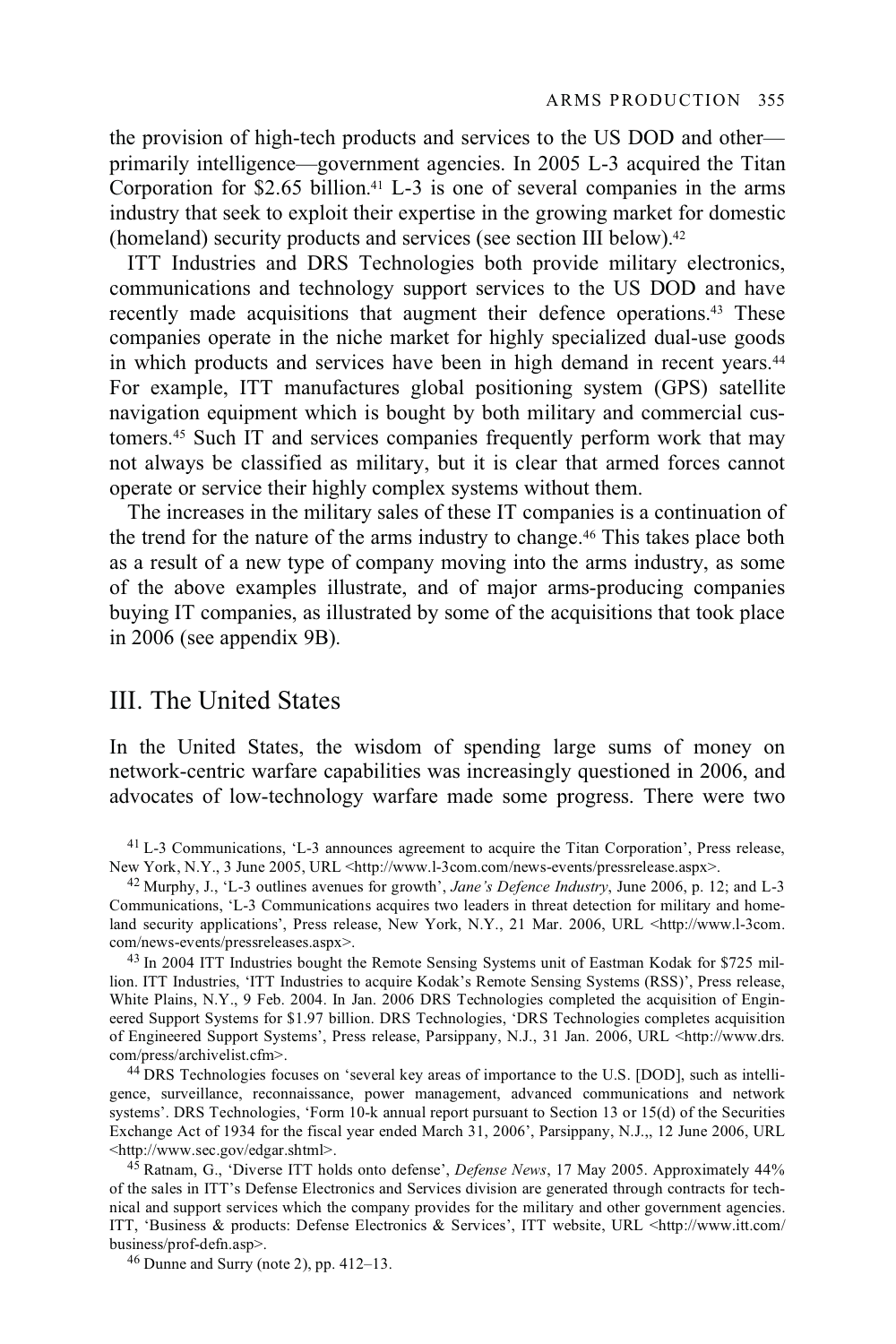main reasons: scepticism over whether stated transformation policies were achieving their goals,<sup>47</sup> and budgetary pressures arising partly from the need to prioritize the repair and replacement of military equipment used in the wars in Afghanistan and Iraq.48 The Quadrennial Defense Review spelled out some success for the 'traditionalists', in that it argued that not only high-tech systems but also military manpower mattered. In November 2006 Donald Rumsfeld, who was seen as a major driving force behind the idea of transformation, left the post of Secretary of Defense. However, early statements from his successor, Robert Gates, indicated that there might be no significant change in the military transformation project.49

This section provides an overview of mergers and acquisitions in the US arms industry, the impact of post-September 2001 US policies on the arms industry and developments in US defence industrial policy.

#### **Mergers and acquisitions**

After a period of intensive consolidation in the US arms industry between 1993 and 1998, the underlying dynamics and financial magnitude of mergers and acquisitions have been less dramatic. In particular, there have been fewer large-scale mergers. While there is no indication of a decline in the number of mergers and acquisitions, there is clear evidence of a gradual decline in average transaction values. Consolidation continues primarily at the subcontractor level and in particular in the IT and military services sectors.

Because of several years of record profits and an unusually high level of surplus cash, some analysts anticipated that there could be more large-scale acquisitions in 2006.50 However, there was only one deal with a value in excess of \$1 billion in 2006, as compared to three in 2005.<sup>51</sup> This was Boeing's \$1.7 billion purchase of Aviall, one of the largest providers of new aviation parts and services in the aerospace industry.52

47 According to Loren Thompson, director of defence studies at the Lexington Institute: 'The [Quadrennial Defense Review] has failed to institutionalize the concepts of transformation that [Defense Secretary Donald] Rumsfeld and his advisers have espoused for the last four years . . . That's partly because of political resistance, but it's partly because of their own incompetence'. Bruno, M., 'Experts: 2005 QDR fails to deliver transformation', *Aviation Week*, 19 Dec. 2005. Another analyst, Richard Aboulafia of the Teal Group, argued that: 'Transformation is basically dead [for] Three reasons: strategic irrelevance, marketing overhype and budgetary impossibility'. Rigby, B., 'US military "transformation" is dead: analysts', *Defense News*, 7 Dec. 2006. See also chapter 1 in this volume. <sup>48</sup> See chapter 8 in this volume.

49 US Senate, Armed Services Committee, 'Advance policy questions for Dr. Robert M. Gates, nominee to be Secretary of Defense', 5 Dec. 2006, URL <http://armed-services.senate.gov/testimony.cfm?<br>wit id=5850&id=2446>.

<sup>50</sup> Wayne, L., 'Cash puts U.S. military contractors in bind', *International Herald Tribune*, 13 May 2005; and Ratnam, G., 'Industry's full pockets: surplus cash, tight U.S. budgets may mean wave of acquisitions', *Defense News*, 16 May 2005. See also Koch, A., 'Acquisition and mergers market looks to remain hot in 2006', *Jane's Defence Weekly*, 4 Jan. 2006, p. 19. 51 See appendix 9B; and Surry (note 37).

52 Boeing, 'Boeing to acquire Aviall to enhance its growing services business', Press release, Chicago, Ill., 1 May 2006, URL <http://www.boeing.com/news/releases/>.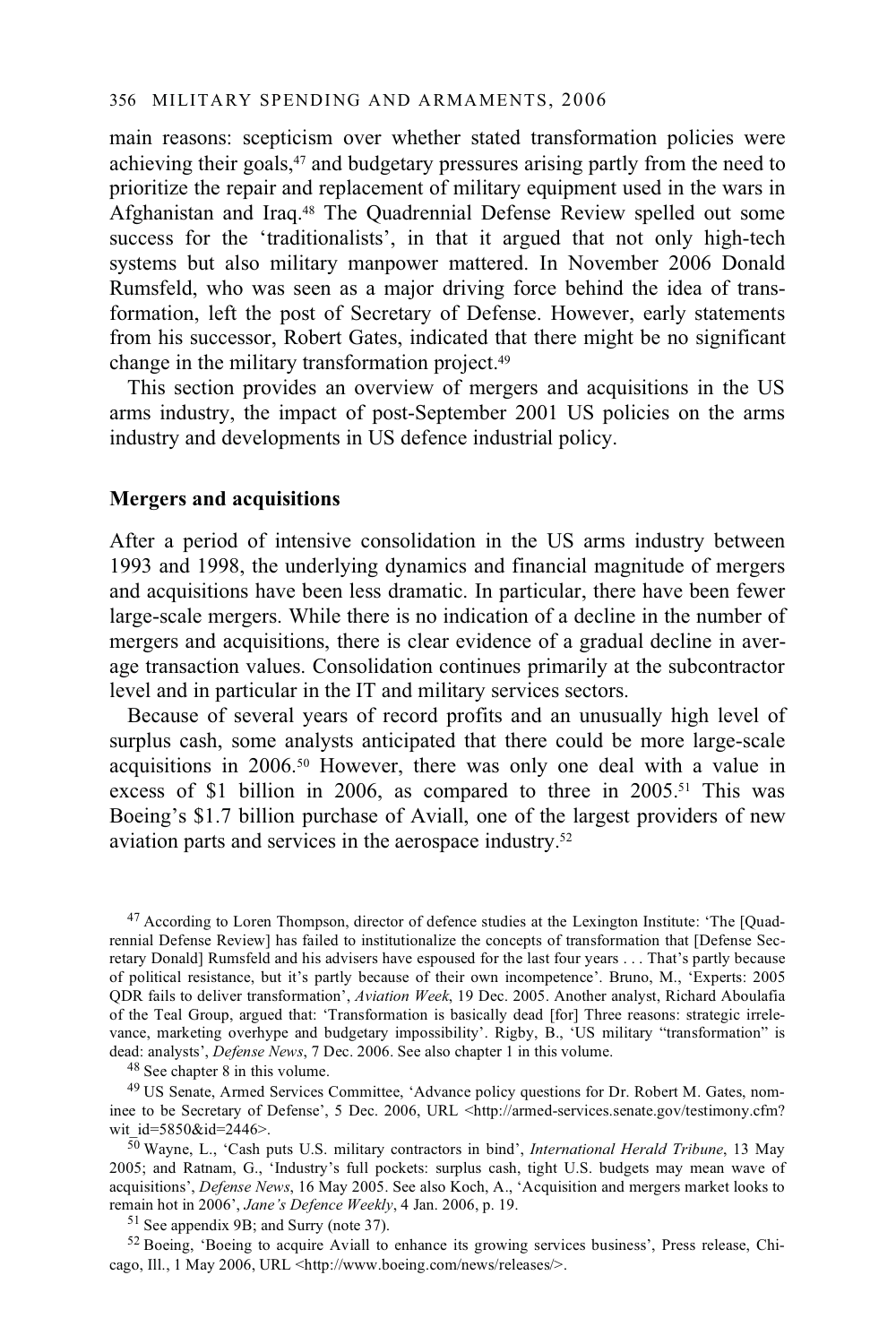Also during 2006, Halliburton began the process of divesting its subsidiary KBR by staging an initial public offering (IPO) of 17 per cent of its shares and announced plans to sell the rest of the company by April 2007.<sup>53</sup> KBR has attracted criticism from the US Congress, watchdog organizations and others, in particular for its work in Iraq.54 The IPO took place despite British national security concerns arising from KBR's majority stake in the Devonport naval shipyard.<sup>55</sup>

Intra-US acquisitions during 2006 focused on providers with capabilities that companies anticipate will be in great demand in the near future, particularly IT products and services and other types of military services (see appendix 9B). Some of the small companies currently being acquired are highly specialized and operate in niche markets. In particular, as governments try to cut costs by keeping existing equipment in service longer, there is a trend towards the acquisition of companies that provide maintenance and upgrades to existing technology. Acquisitions of small companies are also made for the purpose of entering the expanding homeland security sector. In 2006 L-3 Communications purchased four small US companies, Lockheed Martin five and SAIC four. Raytheon, General Dynamics, EDO and CACI International each made two such acquisitions. The values of these transactions are not always disclosed by the companies involved, but none of these deals was large.

Two examples that typify this trend are L-3 Communications' acquisition of Nova Engineering, which produces communications systems for networkcentric warfare and works on several large programmes, including the DOD's Joint Tactical Radio System,<sup>56</sup> and Raytheon's purchase of Houston Associates, a company which develops 'mission-critical networks and networkcentric command and control infrastructure applications'.57

According to one report, acquisitions of companies that provide systems engineering and technical assistance have more than doubled from 47 in 2001 to 98 in 2005 and the share of services sales in the revenues of the 100 companies with the largest value of contracts with the DOD has increased from 30 per cent in 2000 to 34 per cent in 2005.58

Profits in the US defence and aerospace industries are high and growing. The growth in these industries' operating profits exceeded that of the Standard

<sup>53</sup> Halliburton, 'KBR announces pricing of its initial public offering', Press release, Houston, Tex., 15 Nov. 2006, URL <http://www.halliburton.com/news/>; Witte, G., 'KBR shares up 22% on 1st day of trading', *Washington Post*, 17 Nov. 2006, p. D03; and Merle, R., 'Minority stake in KBR will be sold', *Washington Post*, 28 Jan. 2006, p. D01.<br><sup>54</sup> For an account of this criticism see the company's entry on the Windfalls of War website at URL

<sup>&</sup>lt;http://www.publicintegrity.org/wow/bio.aspx?act=pro&ddlC=31>; and the Halliburton Watch website,

<sup>&</sup>lt;sup>55</sup> Boxell, J., 'UK demands Halliburton drop KBR float', *Financial Times*, 14 Nov. 2006.<br><sup>56</sup> Butterfield, E., 'L-3 gets net-centric with Nova Engineering buy', *Washington Technology*, 14 Aug.<br>2006, URL <http://www.wash

<sup>&</sup>lt;sup>57</sup> Raytheon, 'Raytheon acquires Houston Associates, Inc.', News release, McKinney, Tex., 24 Jan. 2006, URL <http://www.raytheon.com/newsroom/>. 58 Ratnam, G., 'For DOD, merger decisions get tougher', *Defense News*, 9 Oct. 2006.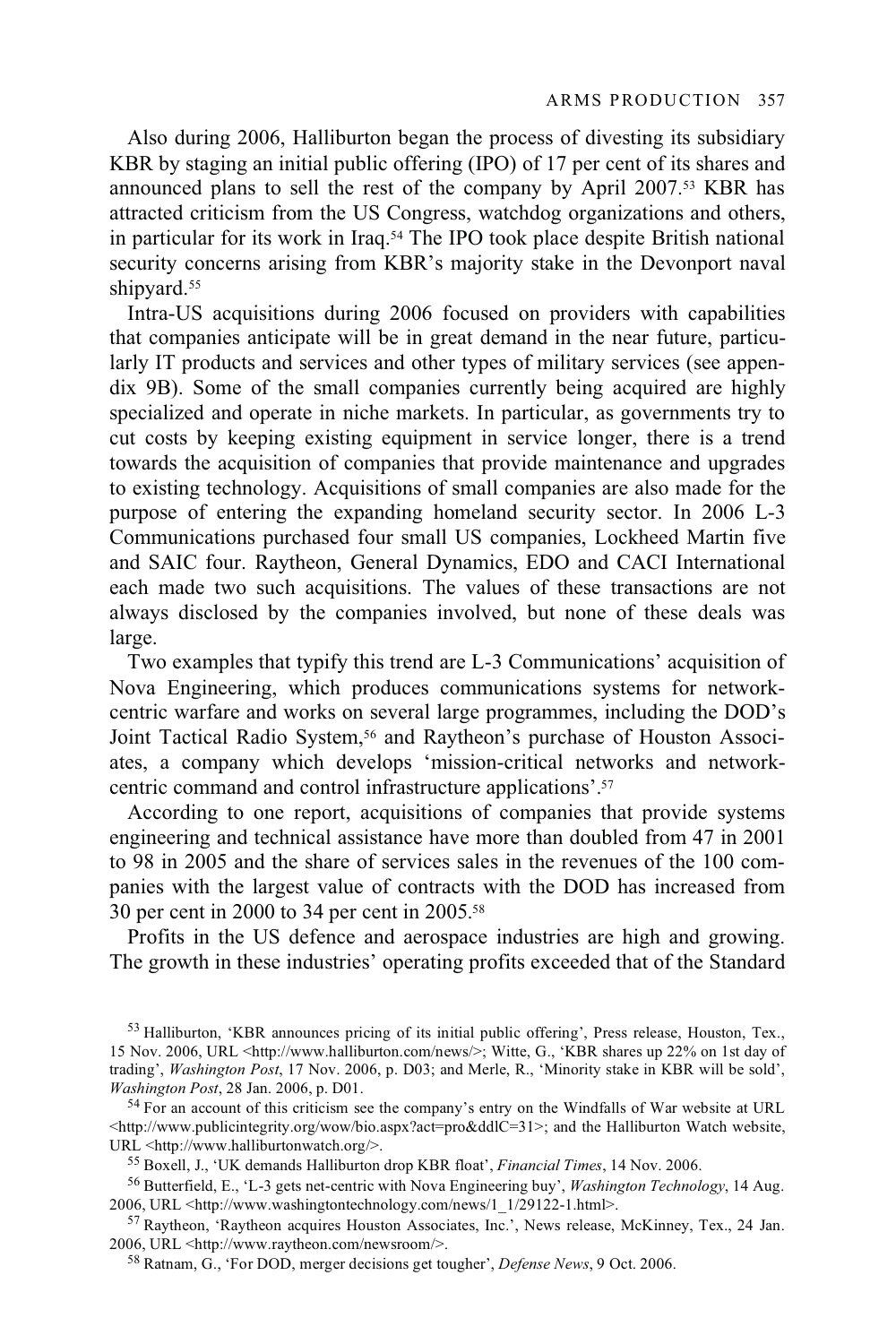& Poor's 500 companies in five of the nine years 1996–2004.59 As measured by return on invested capital during the period 2002–2004, the profitability of major defence and aerospace companies was greater than in comparable nondefence companies. The combined net profits of the five largest US armsproducing companies in the SIPRI Top 100 for 2005 increased from \$5.9 billion in 2004 to \$8.1 billion in 2005, an increase of 39 per cent.<sup>60</sup> Not only have the companies benefited from the wars in Afghanistan and Iraq, but so have the chief executive officers (CEOs) of large defence contractors. A 2006 study surveyed the earnings of the CEOs of all publicly listed US companies among the 100 largest defence contractors that derived at least 10 per cent of their revenues from arms sales. It showed that the combined earnings since September 2001 of the 34 highest-earning CEOs amounted to almost \$1 billion.<sup>61</sup>

### **The impact of US post-September 2001 policies on the defence and security industries**

Two ways in which the USA's post-September 2001 policies have had an impact on the US arms industry are directly through increased US DOD spending on equipment and services used for the military operations in Afghanistan and Iraq, and indirectly through the impact on arms exports. There has also been an impact on sectors outside the arms industry, through spending by the DOD and other government agencies on security services and reconstruction in Afghanistan and Iraq. Beyond the foreign military operations, post-September 2001 policies have also caused a surge in the demand for goods and services for US homeland security requirements.

#### *Impact on the arms industry*

The US arms industry has benefited greatly from the expansion in US spending on arms procurement and research, development, test and evaluation (RDT&E). As a result of the massive funding for military operations in Afghanistan and Iraq,<sup>62</sup> US expenditure on arms procurement has increased in real terms from \$62 billion in FY 2001 to \$91 billion in FY 2006 and RDT&E expenditure from \$46 billion in FY 2001 to \$72 billion in FY 2006 (in con-

<sup>59</sup> US Department of Defense (DOD), Office of Under Secretary of Defense Acquisition, Technology & Logistics Industrial Policy, *Annual Industrial Capabilities Report to Congress* (DOD: Washington, DC, Feb. 2006), URL <http://www.acq.osd.mil/ip/ip\_products.html>, p. 5. The Standard & Poor's (S&P) 500 are the 500 large publicly listed US companies. Their stocks comprise the S&P 500 Index, which is designed to be an indicator of US equity values.

 $60$  These companies are Lockheed Martin, General Dynamics, Northrop Grumman, Raytheon and Boeing. Profits are for net income after taxes, as provided in their annual reports. 61 Anderson, S. et al., *Executive Excess: Defense and Oil Executives Cash in on Conflict*, 13th Annual

CEO Compensation Survey (Institute for Policy Studies and United for a Fair Economy: Washington, DC, Aug. 2006), URL <http://www.faireconomy.org/>. 62 See chapter 8 in this volume.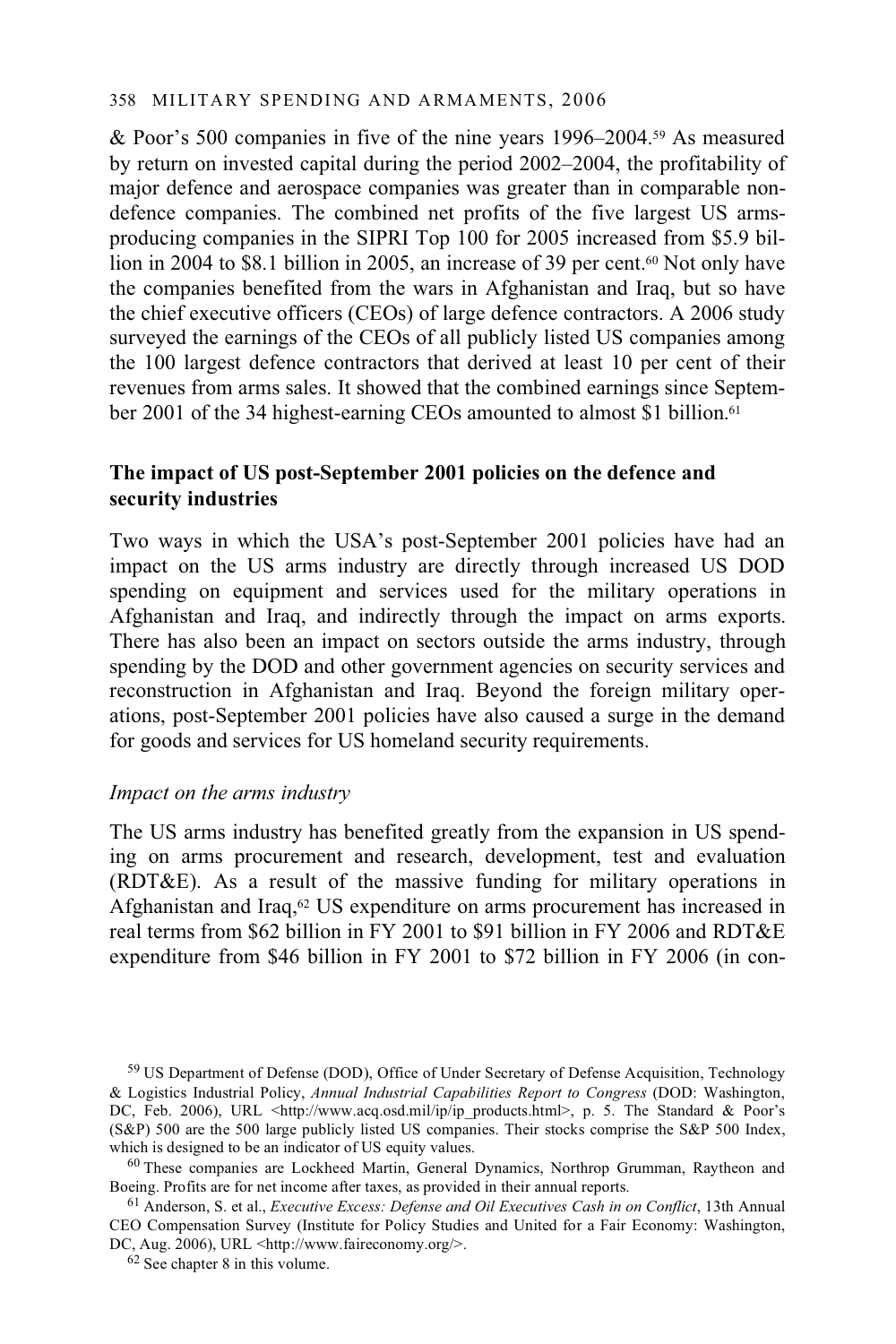stant FY 2007 prices).63 This rate of increase would not have taken place without appropriations under the heading 'global war on terrorism'. However, it is difficult to know the details of how this money has been spent. While information is available on individual DOD contract awards, it requires a major effort to identify and process the information required to form a coherent picture.64 Another difficulty in tracing the impact of the 'global war on terrorism' on the industry is that war replacement orders are often included in larger contracts.

The war in Iraq has had an impact on the arms sales of several companies in the SIPRI Top 100. At least three companies with major increases in arms sales during 2005 (see table 9.3) have benefited greatly: AM General, Armor Holdings and Oshkosh Truck. These companies provide military vehicles and their upgrades and repair. In mid-2003 the US DOD began a major programme to provide additional armour for light vehicles and trucks in Iraq.65 AM General is the sole supplier of M-1151 and M-1152 High Mobility Multipurpose Wheeled Vehicles (HMMWV or Humvees), which have been used in great numbers in Iraq, and has on-going contracts totalling \$191.9 million for such vehicles.<sup>66</sup> Armor Holdings specializes in fitting armour to a variety of military vehicles, but in particular to HMMWVs, and in 2005 supplied 6684 HMMWVs to US forces abroad and Iraqi forces, in addition to 3945 vehicles in 2004.67 Oshkosh Truck has received several types of contract related to the war in Iraq, including for high-mobility trucks—such as the Medium Tactical Vehicle Replacement (MTVR)—which support troops in Iraq. However, the main reason for the increase in Oshkosh's arms sales is its provision of logistics services, including maintenance and support functions, with services facilities in Iraq and Kuwait.68 Some of these increases are likely to be temporary, since they are due to improvements to a stock of vehicles.

The wars in Afghanistan and Iraq have also reinforced the tendency, which emerged well before their start, for outsourcing traditional military functions, such as the maintenance, servicing and repair of military equipment, to the private sector, Thus, in addition to the impact on the traditional arms industry, these wars have also resulted in a flow of contracts to companies in other sectors, primarily those providing security services. However, not all companies gain. The cost of military operations abroad imposes pressure on

63 US Department of Defense (DOD), Office of the Under Secretary of Defense (Comptroller), *National Defense Budget Estimates for FY 2007* (DOD: Washington, DC, Mar. 2006), URL <http://<br>www.defenselink.mil/comptroller/defbudget/fy2007/>, table 6 11, p. 133.

 $64$  A comprehensive list of companies awarded US DOD contracts for work in Iraq has been compiled by the Center for Public Integrity for the period Jan. 2002–June 2004. See the Windfalls of War website at URL <http://www.publicintegrity.org/wow/>. A list of the companies that received most of these contracts is reproduced in Sköns, E. and Surry, E., 'Arms production', *SIPRI Yearbook 2005* (note 39),

p. 392.<br><sup>65</sup> Goure, D., 'Rolling thunder', *Armed Forces Journal*, May 2005, pp. 24–27.<br><sup>66</sup> '\$191.9M more to AM General for M1151 & M1152 Humvee Jeeps', *Defense Industry Daily*,<br>23 Mar. 2006. URL <http://www.defenseindus

<sup>67</sup> Armor Holdings, 05 Annual Report: Protecting the Future (Armor Holdings: Jacksonville, Fla., n.d.), p. 10. See also Ratnam, G., 'War in Iraq keeps armor firm busy', *Defense News*, 22 Nov. 2004.

<sup>68</sup> Much, M., 'War in Iraq keeps truck manufacturer busy', *Investor's Business Daily*, 2 May 2005.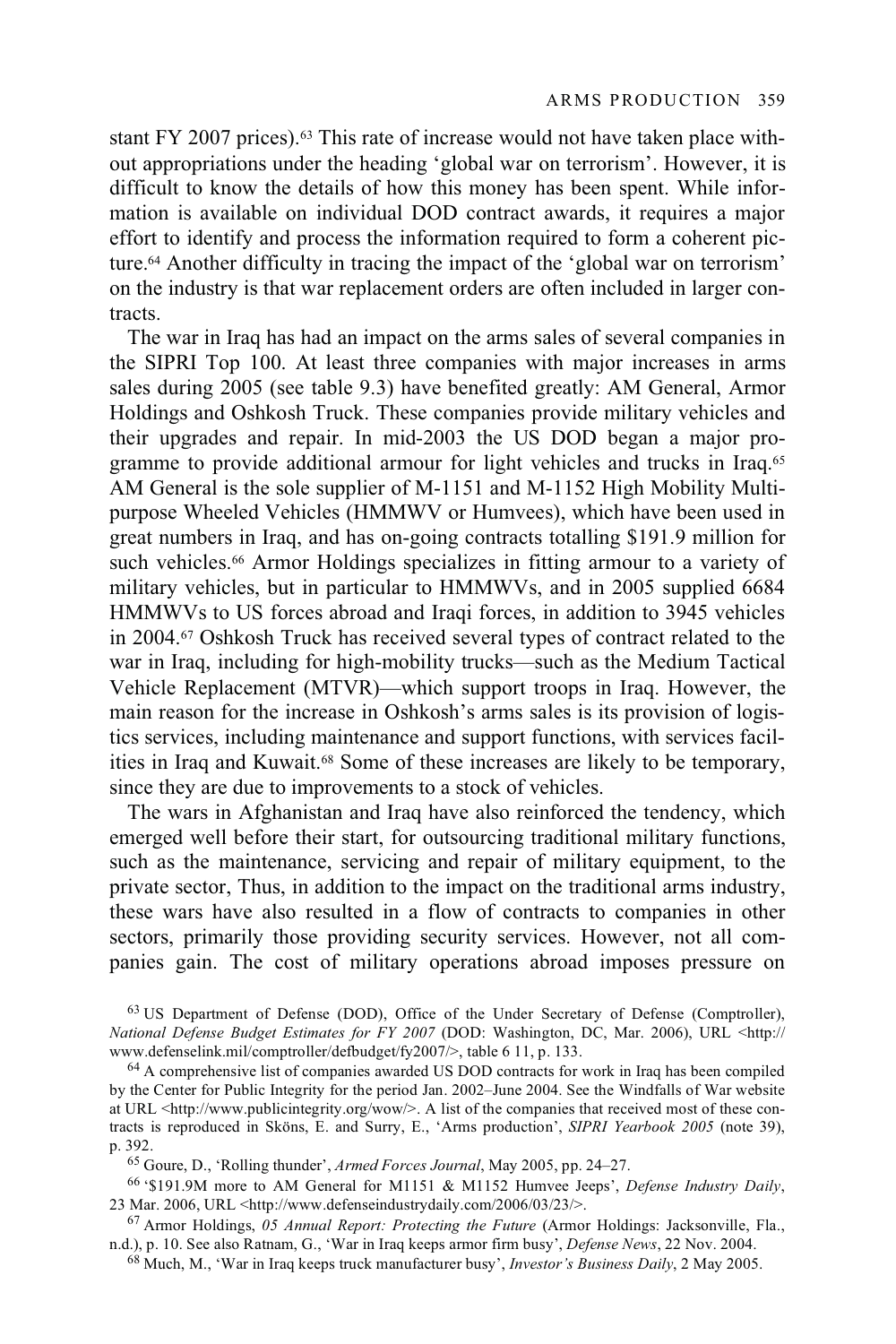| Company<br>(parent company)                                   | DHS contracts<br>2001-2006<br>(S <sub>b</sub> ) | Type of DHS contract                                                                      |
|---------------------------------------------------------------|-------------------------------------------------|-------------------------------------------------------------------------------------------|
| 1. In Vision Technologies<br>(General Electric)               | 15.90                                           | Explosive-detection machines for the TSA                                                  |
| $2.$ IBM                                                      | 15.50                                           | Digitization of antiquated paper trails used<br>by the CBPA to track US trade information |
| 3. Apptis                                                     | 9.70                                            | Updating of IT systems infrastructure for the<br>the OCIS and the CBPA                    |
| 4. L-3 Communications                                         | 5.42                                            | Airport bomb screening devices for the TSA                                                |
| 5. Apogen Technologies<br>(QinetiQ)                           | 4.29                                            | IT systems for secret electronic information<br>sharing                                   |
| 6. SAIC                                                       | 4.06                                            | Infrared scanners for detection of hazardous<br>materials                                 |
| 7. EADS North America                                         | 3.60                                            | Helicopters and maintenance services for the<br>Coast Guard and the CBPA                  |
| 8. Honeywell                                                  | 2.78                                            | Engineering, communications and<br>surveillance support; special fibres for<br>protection |
| 9. Integrated Coast<br>(Lockheed Martin/<br>Northrop Grumman) | 2.26                                            | Updating of aircraft fleet of the Coast Guard                                             |
| 10.ITS                                                        | 2.20                                            | IT systems infrastructure for the CBPA and<br>the OCIS                                    |
| Total, top 10<br>Total, all contracts                         | 61.42<br>130                                    |                                                                                           |

**Table 9.4.** The 10 largest recipients of homeland security contracts from the US Government, 2001–2006

CBPA = Customs and Border Protection Agency; DHS = Department of Homeland Security;  $IT = Information technology$ ;  $OCIS = Office of Citizenship and Immunigration Services$ ;  $TSA =$ Transportation Security Administration.

*Note*: Contracts are those awarded by the DHS since its formation in 2003 and by the 22 agencies from which it was formed for 2001–2002

*Source*: Monahan, R. and Beaumont, E. H., 'Big time security', *Forbes*, 3 Aug. 2006, URL  $\lt$ http://www.forbes.com/home/business/2006/08/02/homeland-security-contracts-cx\_rm\_0803 homeland.html>.

procurement in other areas and some companies may lose out because of the shift in procurement spending from long-term programmes to more immediately needed war-fighting capabilities.69

The arms industry has also profited more generally from US Government post-September 2001 policies through arms exports.70 The most significant example of this is the \$5.1 billion sale to Pakistan of F-16 combat aircraft,

<sup>69 &#</sup>x27;Collateral damage', *The Economist*, 24 Aug. 2006. 70 Myerscough, R. and Stohl, R., 'Update: U.S. post-Sept. 11 arms trade policy', Center for Defense Information, Washington, DC, 3 Jan. 2007, URL <http://www.cdi.org/program/index.cfm?programid= 73>.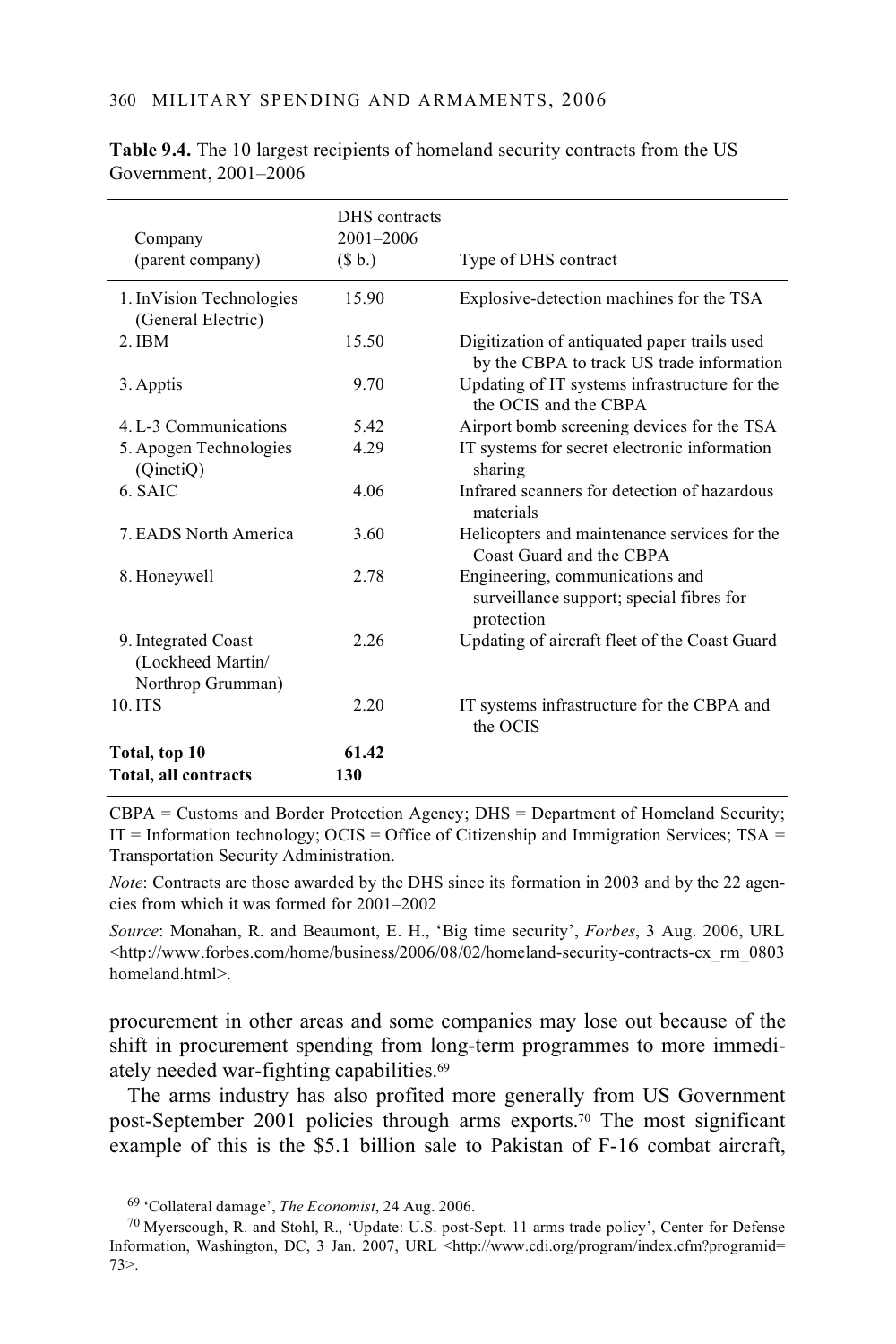which was concluded in September 2006. This transaction has been justified by the US Administration as necessary in the 'global war against terrorism'.71

A more indirect impact on export sales comes through the increased attractiveness on the global arms market of weapon systems that have been demonstrated in wars. A war acts as a window display for weapons to potential customers, a fact openly acknowledged by industry as well as governments<sup>72</sup>

#### *Impact on the homeland security industry*

US post-September 2001 policies also cover homeland (i.e. domestic) security, in particular border security and transportation security. For that purpose the US Department of Homeland Security (DHS) was created in January 2003 by bringing together 22 relevant agencies. According to a report by *Forbes*, in FY 2006 the DHS budget amounted to \$40.3 billion, an increase from a combined FY 2003 budget of \$28.2 billion for the 22 individual agencies.73 Sales to the DHS have increased greatly since it was formed. According to *Forbes*, the number of companies with contracts from the DHS has increased from 3512 in 2003 to 33 890 in 2005. Since September 2001 the value of contracts awarded by the DHS—and before 2003 the 22 agencies that later joined to form the DHS—to private contractors totals at least \$130 billion, of which half has gone to the 10 biggest companies in that industry.<sup>74</sup>

Table 9.4 shows the 10 companies which received the most revenues from US homeland security contracts in the period 2001–2006. Seven of these are, or are owned by, companies in the SIPRI Top 100 arms-producing companies. Although the dynamics of the arms and homeland security industries may be different, this overlap between large companies in the two industries and the trend for companies that started out in the arms industry to win domestic security contracts blur the line between the two industries.<sup>75</sup>

#### **Defence industrial policy**

The objective of DOD policies on research, development and procurement and associated policies is to guide and influence the transformation of the US arms industry by spreading market demand across a broad spectrum of industry segments to meet emerging DOD requirements. While the size and type of

<sup>75</sup> There are many other examples of this trend. E.g. in 2006 Boeing was awarded a contract by the DHS to build a security fence on the US–Mexico border. US Department of Homeland Security, 'DHS announces SBInet contract award to Boeing', Press release, Washington, DC, 21 Sep. 2006, URL <http://www.dhs.gov/xnews/releases/pr\_1158876536376.shtm>.

<sup>71</sup> Myerscough, R., 'Update: United States and Pakistan break F-16 stalemate, finalizing \$5 billion sale', Center for Defense Information, Washington, DC, 4 Oct. 2006, URL <http://www.cdi.org/<br>program/issue/index.cfm?ProgramID=73&issueid=84>. See also chapter 10 in this volume.

<sup>&</sup>lt;sup>72</sup> International Relations and Security Network, 'War is good for arms business', Center for Security Studies, Zurich, 2 Apr. 2003, URL <http://www.isn.ethz.ch/news/sw/details.cfm?ID=6229>.

<sup>&</sup>lt;sup>73</sup> Monahan, R. and Beaumont, E. H., 'Big time security', *Forbes*, 3 Aug. 2006, URL <http://www. forbes.com/home/business/2006/08/02/homeland-security-contracts-cx\_rm\_0803homeland.html>. 74 Monahan and Beaumont (note 73).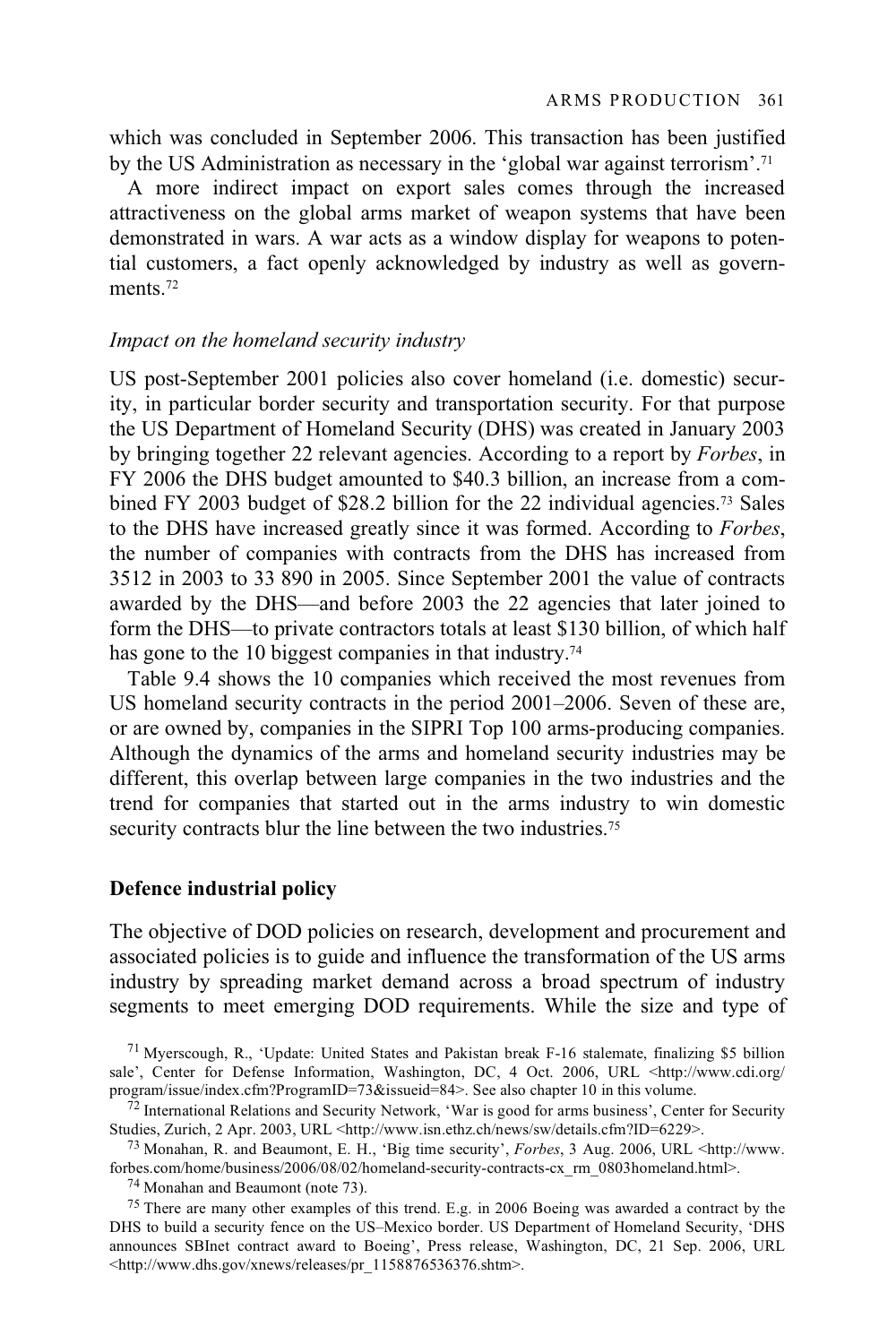DOD contracts for research, development and procurement shape the technological and programmatic focus of the industry, its decisions on mergers and acquisitions in the arms industry shape the financial and competitive structure of the industry. The DOD incorporates policies on the industrial base into its acquisition regulations and strategies in order to promote competition and innovation, and in specific cases to preserve critical defence industrial capabilities and technologies. This section outlines DOD policies in three areas of concern to the DOD: its dependence on commercial markets for IT, the consolidation of the industry and the impact of foreign acquisitions of companies of importance to the US defence industrial base. This account is based primarily on the 2006 edition of the US DOD *Annual Industrial Capabilities Report to Congress*, which describes the situation in the US defence industrial base and the policy measures the DOD has taken to address concerns regarding technological and industrial capabilities.76

#### *Policy on commercial markets*

A main concern of the DOD is its increasing reliance on commercial markets, in particular for IT products, since the influence of the DOD over such markets is limited. The 2006 report describes how commercial IT products offer a number of benefits to the DOD: they are the most advanced available; they often offer better performance and are less expensive than technology procured solely for DOD applications, since their development costs are amortized over the broader commercial business base; and there are many competitive suppliers. Therefore, to the extent that the DOD can use commercial IT, it does so.<sup>77</sup>

The reason for DOD concerns is that the IT industry is a global one and so non-US suppliers may offer the best products for certain functions. In a global market, the DOD has limited ability to influence the strategic direction of the market, faces security of supply risks and has to consider the possibility that the product has been tampered with. While US military spending accounts for almost half of global military expenditure,78 US military spending on IT accounts for only about 1 per cent of the world IT market, according to the DOD.<sup>79</sup> Thus, the US Government's methods for influencing the military market are unlikely to have the same effect in the commercial IT market.

In addition, the DOD argues, the potential exists for more strategic problems, such as a possible loss of intellectual capability in the USA, particularly in microelectronics, as research, development and design work threatens to follow production work to lower-cost foreign facilities. The DOD plans to assess the potential impact of these issues on sensitive military applications in more detail.<sup>80</sup>

77 US Department of Defense (note 59), p. 3.

80 US Department of Defense (note 59), p. 3.

<sup>76</sup> US Department of Defense (note 59).

<sup>78</sup> See chapter 8 in this volume.

<sup>79</sup> US Department of Defense (note 59), p. 3.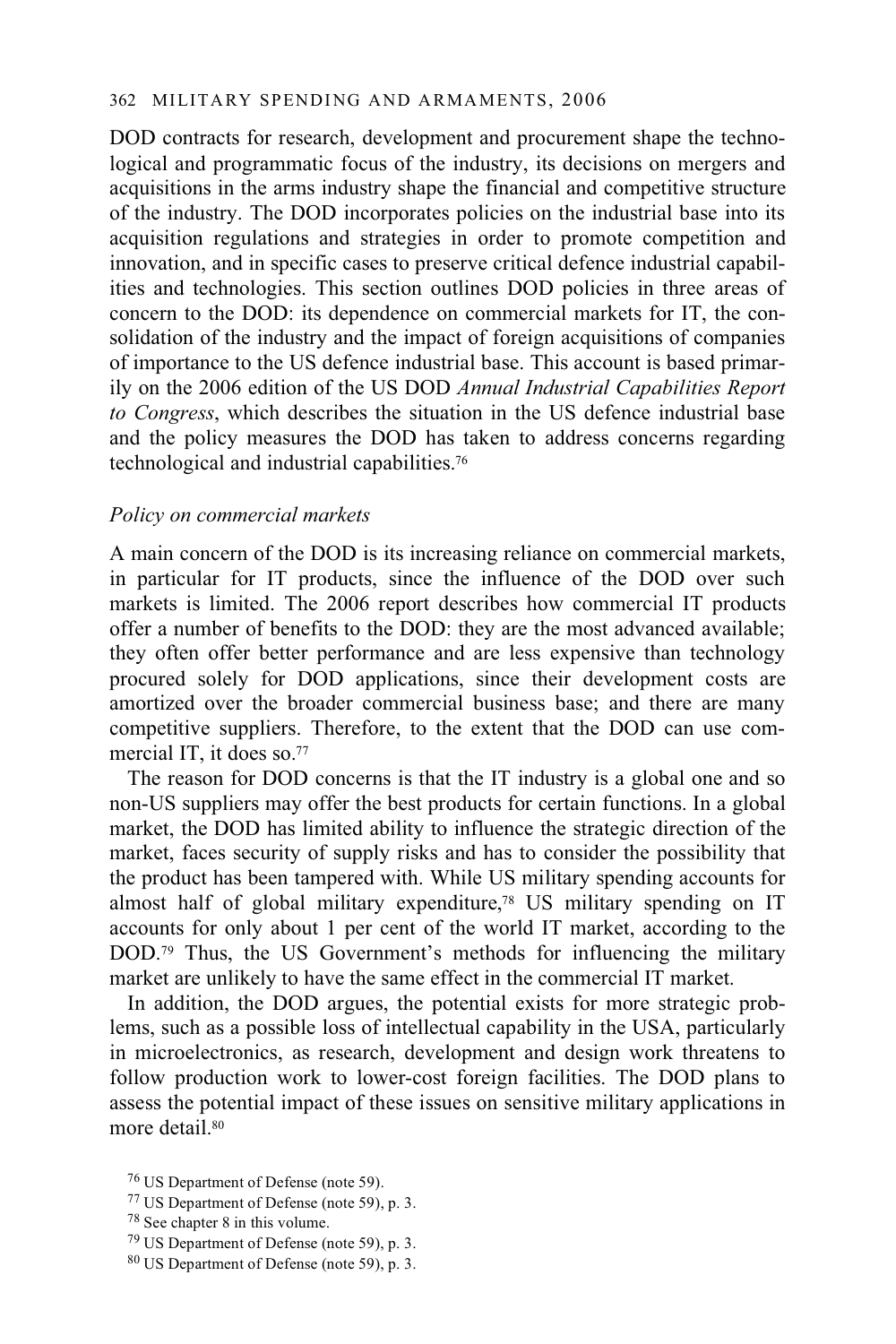#### *Policy on mergers and acquisitions*

One of the DOD's tasks is to take action to preserve endangered US industrial capabilities. Before any intervention in the defence industrial base, the DOD must 'verify the warfighting utility of the industrial capability, that the industrial capability is unique and at risk, that there are no acceptable alternatives, and that the proposed action is the most cost- and mission-effective'.<sup>81</sup>

US defence industrial policy is based on the view that the competitive pressures of the marketplace are the best mechanism to shape an industrial environment that supports future military strategies. Therefore, the DOD intervenes in the marketplace only when necessary to maintain appropriate competition and develop or preserve industrial and technological capabilities essential to the DOD. It acknowledges the need for companies to merge to create industrial capabilities essential for future warfare. The DOD believes that such flexibility is essential 'if the DOD is to capitalize on the revolutionary technologies of tomorrow'.82 Overall, the US DOD has no blanket policy on mergers and acquisition but evaluates each proposed transaction on its particular merits in the context of the specific market and the changing dynamics of that market.

The DOD has become increasingly sensitive to the innovative capabilities of small firms and is concerned that acquisitions should neither threaten that innovative value for the military nor lead to future consolidations that would be detrimental to the DOD. The DOD therefore will seek to develop instruments to protect and promote innovation and may seek regulatory support for this.83

The DOD's interventions on mergers and acquisitions in the defence industrial base are regulated by several frameworks. The provisions of the 1976 Hart–Scott–Rodino Antitrust Improvement Act allow the DOD to review—as part of the overall merger and acquisition reviews by anti-monopoly agencies—transactions valued at more than \$50 million as regards their impacts on national security and defence industrial capabilities.84 In 2005 the DOD reviewed 23 merger transactions of this type. Of these, only one—BAE Systems' acquisition of United Defense, the only foreign transaction reviewed—was deemed to require a consent order to protect continued competition.85

In 2006 the DOD reviewed five cases of mergers liable to produce a monopoly that were being considered by the Federal Trade Commission.<sup>86</sup> One of these was the plan by Boeing and Lockheed to form a joint venture, the United Launch Alliance (ULA), combining Boeing's Delta 4 and Lockheed Martin's Atlas 5 launch operations into a company with annual revenues of the order of

83 US Department of Defense (note 59), p. 9.

86 Ratnam (note 58).

<sup>81</sup> US Department of Defense (note 59), p. 4.

<sup>82</sup> US Department of Defense (note 59), p. 7.

<sup>84</sup> The 1976 Antitrust Improvements Act, US Public Law 94-435, was signed into law on 30 Sep. 1976.<br><sup>85</sup> US Department of Defense (note 59), p. 10.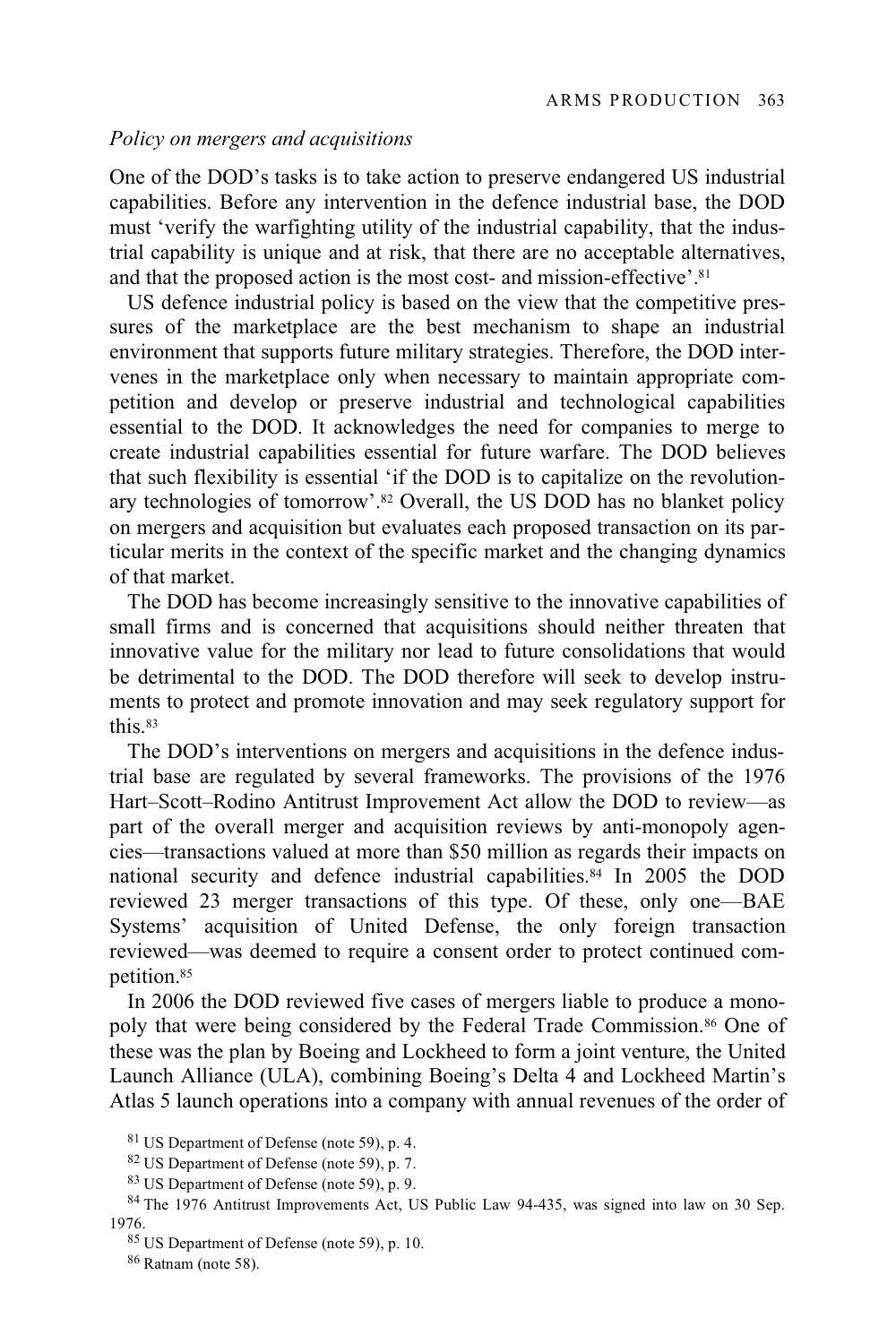\$1 billion. While this deal would create a near-monopoly in rocket launches, it was nevertheless supported by the DOD on the basis that the disadvantages were outweighed by its positive effects in ensuring the survival of two options to launch military satellites.<sup>87</sup> This deal shows that monopoly power has become acceptable under some circumstances. Other problematic mergers in 2006 included deals that might produce conflicts of interests or vertically integrated firms that control the assembly, production and distribution of their products. This type of issue is becoming particularly problematic in regard to the acquisition of service companies, a great number of which are now being bought by the large arms-producing companies. One such case was the acquisition by General Dynamics of Anteon, an IT and services company, which had been contracted by the DOD to supervise some of the DOD's contracts with General Dynamics. The deal was only approved after Anteon agreed to sell its programme management division.<sup>88</sup>

### *Policy on foreign acquisitions*

Acquisitions of or mergers with US-based firms by foreign companies are reviewed by the inter-agency Committee on Foreign Investment in the United States (CFIUS), which includes representatives of the DOD. Reviews are made on the basis of the Exon–Florio provisions of the 1988 Omnibus Trade and Competitiveness Act, which amended Section 721 of the 1950 Defense Production Act.89 The Exon–Florio provisions allow the suspension or blocking of a foreign acquisition of US-based firms when it poses a credible threat to national security.90

The objectives of the DOD in assessing foreign acquisitions are to (*a*) 'protect the reliability of supply of goods and services to the Department'; (*b*) 'minimize the risks of unauthorized transfer of classified information and military and dual-use technologies'; and (*c*) ensure that there is 'congruence of strategic interests between the acquiring firm and the DOD'. At the same time, the DOD 'strives to facilitate the development of an integrated defense industrial base among U.S. allies and trading partners in order to increase interoperability in coalition warfare and reduce DOD acquisition costs'. The intelligence community also prepares for the DOD a risk assessment of the acquiring company and country which evaluates: (*a*) their compliance with US and international export control laws and other international regimes which seek to control proliferation of weapons of mass destruction; (*b*) their potential

<sup>&</sup>lt;sup>87</sup> Lockheed Martin, 'FTC gives clearance to United Launch Alliance', Press release, Bethesda, Md., 3 Oct. 2006, URL <http://www.lockheedmartin.com/wms/findPage.do?dsp=fec&ci=17936&rsbci=0>.

<sup>&</sup>lt;sup>88</sup> Merle, R., 'General Dynamics wins clearance to buy Anteon', *Washington Post*, 8 June 2006,

p. D04.<br><sup>89</sup> The 1950 Defense Production Act, US Public Law 81-774, was signed into law on 8 Sep. 1950. Since then it has been regularly reauthorized and amended. The 1988 Omnibus Trade and Competitiveness Act, US Public Law 100-418, was signed into law on 23 Aug. 1988. The Exon–Florio provisions are contained in Section 5021 of the 1988 act, which amended Section 721 of the 1950 act. <sup>90</sup> US Department of Defense (note 59), p. 11.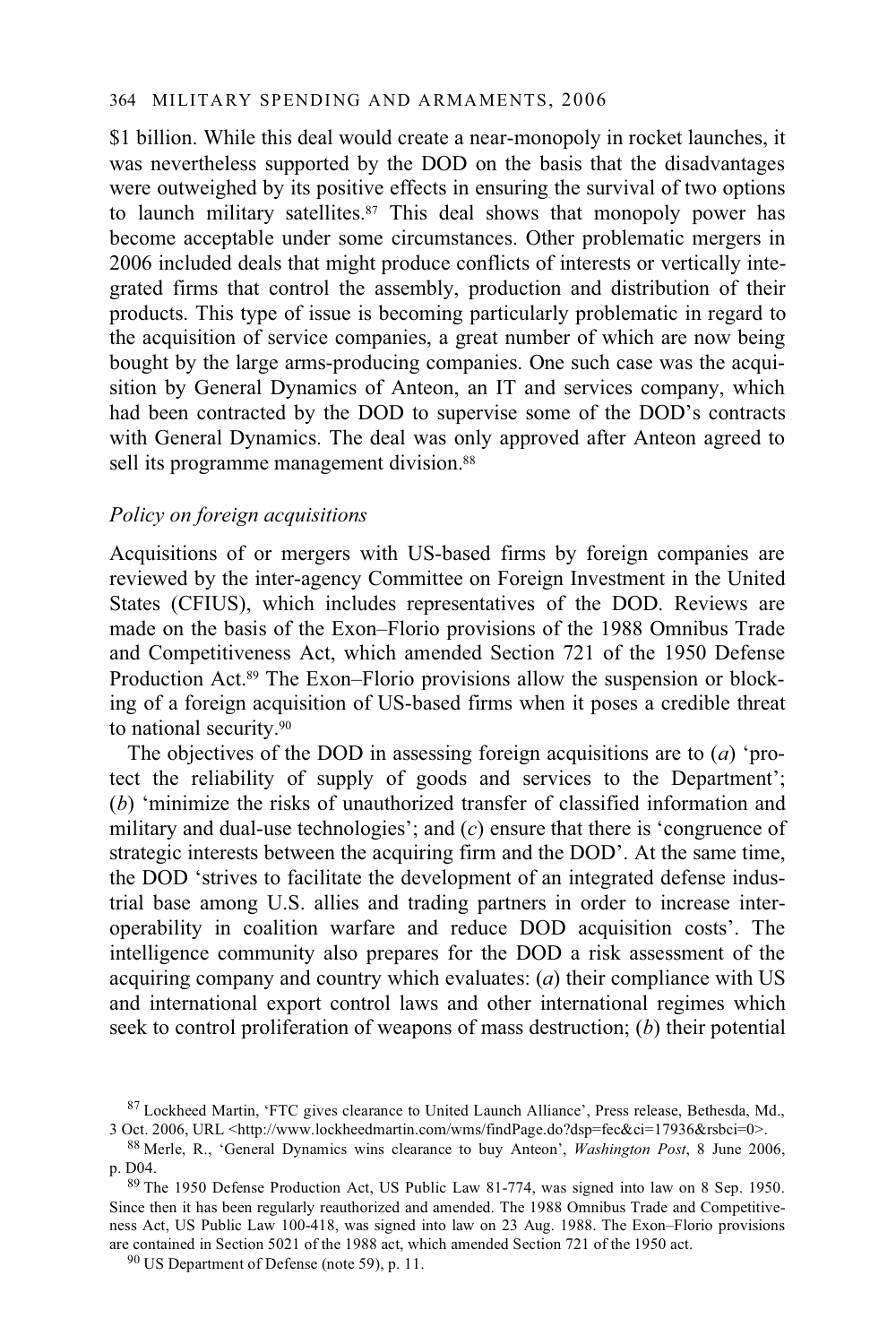reliability as suppliers; and (*c*) their support in fighting international terror $i$ sm $91$ 

During 2005, 65 CFIUS cases were filed, with a total value of \$29.7 billion, of which 12 per cent involved US firms deemed to possess critical technologies and 17 per cent involved US firms that were deemed to be otherwise important to the defence industrial base. In 23 cases the DOD remedied concerns about foreign ownership, control and influence by imposing riskmitigation measures on the acquiring firms.92

# IV. Western Europe

In Western Europe, the armed forces and the arms industry have not benefited from the same increase in military expenditure as in the United States.93 European governments are therefore under greater pressure to cut costs, transform their armed forces and make adjustments to their arms industries. In addition, the continuing development of the European Security and Defence Policy (ESDP) of the European Union (EU) has involved continuing modification of national defence and security policies. There has been a shift in emphasis from territorial defence to military operations outside Europe and transformation of the armed forces to enable them to join multinational operations. The rising costs of equipment as well as of transformation, combined with budget constraints, mean that the number of weapon systems bought will have to decline. Governments have to make decisions about which defence industrial capabilities to retain and which to abandon, while industry has to adapt to a declining and changing domestic market. Under these circumstances, many armsproducing companies in Western Europe are looking towards foreign arms markets, in particular in the USA, while at the same time the European Commission is pressing for greater competition in the arms industry and European companies are being acquired by foreign companies. Different strategies are developed by governments and industry to achieve synergies through the establishment of an open European defence market and integration of the industry. In this context, in 2005–2006 the UK reviewed the implementation of its defence industrial policy.

This section provides an overview of the mergers and acquisitions in the West European arms industry in 2006, reviews the debate in the UK during 2006 following the adoption by its government of a new defence industrial strategy and describes the work of the European Defence Agency (EDA) aimed at strengthening the European defence industrial base.

<sup>91</sup> US Department of Defense (note 59), p. 12.

<sup>92</sup> US Department of Defense (note 59), p. 12.

<sup>93</sup> See chapter 8 in this volume.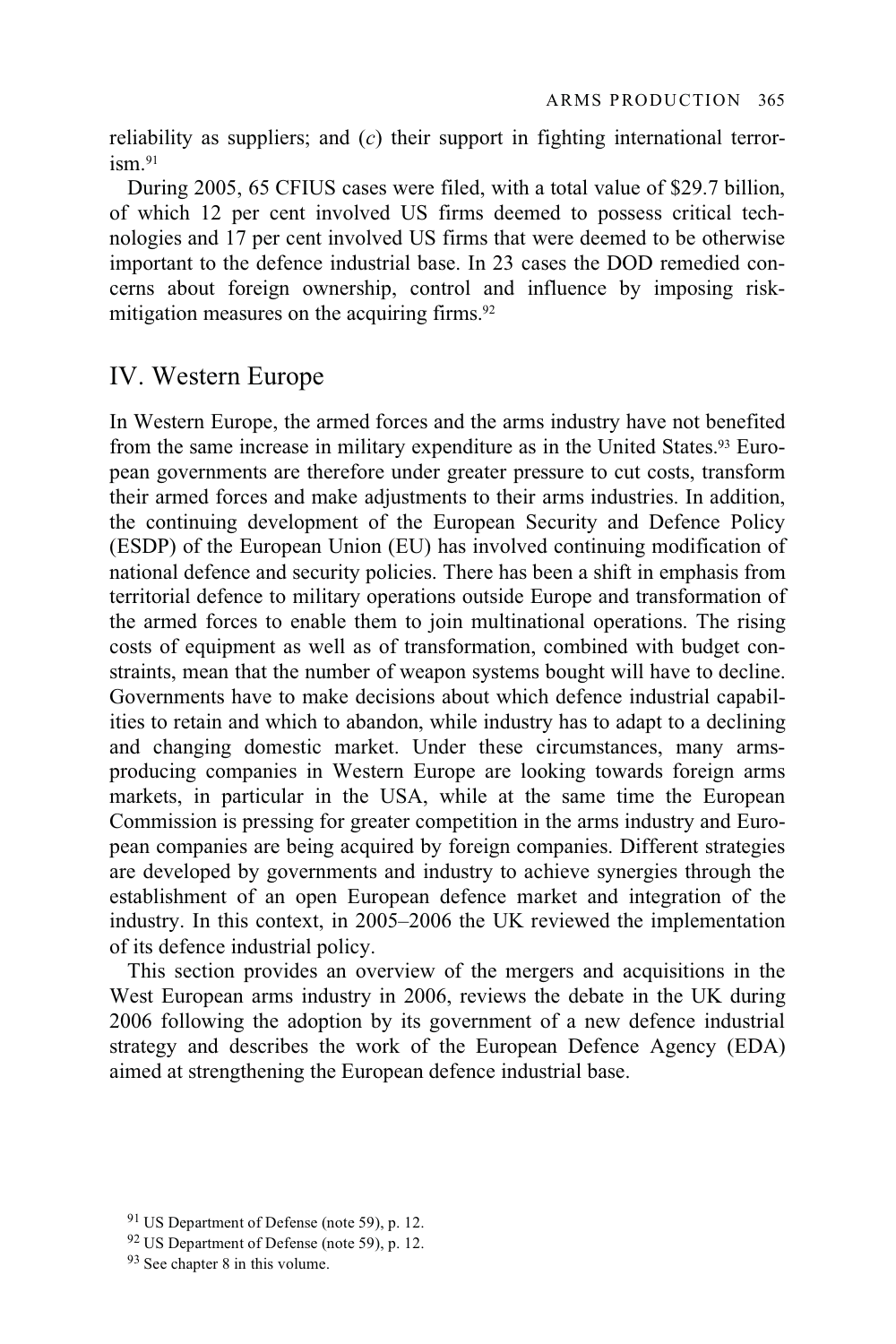#### **Mergers and acquisitions**

During 2006 there was no significant case of cross-border integration of the West European arms industry (see appendix 9B). The only major acquisition was a deal between two investment companies: the European investment group Cinven acquired Avio, an Italian engine producer, from the US Carlyle Group for  $\epsilon$ 2.57 billion (\$3.4 billion).<sup>94</sup> When Carlyle and Finmeccanica bought Avio in 2003 the purchase price was  $\epsilon$ 1.5 billion (\$1.7 billion),<sup>95</sup> illustrating how investment companies use the buying and selling of armsproducing companies to make large profits. Avio is likely to be used once more in this way by its new owner.<sup>96</sup>

Several US investment firms, primarily private equity firms, have acquired West European arms companies in recent years. Such deals include the purchases of MTU Aero Engines (Germany) by Kohlberg Kravis Roberts & Co. (USA) in 2003 for \$1.4 billion, Thales Acoustics (UK) by J. F. Lehman (USA) in 2004 and NP Aerospace (UK) by the Carlyle Group in 2005.97 All three of these US firms already have close connections with the US DOD and are now developing close relations with government officials in Europe as a means of obtaining insight and influence in the European arms industry. The most controversial deal of this type has been Carlyle's acquisition in 2003 of a onethird share and 51 per cent voting rights in QinetiQ, then the main research laboratory of the British Ministry of Defence. After the company was listed on the London stock exchange in February 2006, Carlyle sold stocks worth \$281 million, earning four times its initial investment while retaining ownership of stock worth nearly \$300 million.98

Some European governments, including France and Germany, are trying to legislate to protect their military-related firms from hostile foreign takeovers. In August 2005 the French industry ministry announced a policy of blocking takeover bids—assessed on a case-by-case basis—in 10 key strategic sectors, including armaments and dual civil–military technology, to avoid such assets and technologies falling into foreign hands.99 However, this policy may be examined by the European Commission. In October 2006 the Commission formally asked France to modify its Decree 2005-1739 of December 2005, establishing an 'authorization procedure for foreign investments in certain sectors of activities that could affect public policy, public security or national

<sup>&</sup>lt;sup>94</sup> Carlyle Group, 'The Carlyle Group and Finmeccanica agree to sell Avio to Cinven for  $\epsilon$ 2.57 billion', News release, Milan, 7 Aug. 2006, URL <http://www.thecarlylegroup.com/eng/news/>.

<sup>&</sup>lt;sup>95</sup> Carlyle Group, 'The Carlyle Group and Finmeccanica: agreement for the acquisition of FiatAvio's aerospace business', News release, Milan, 2 July 2003, URL <http://www.thecarlylegroup.com/eng/

news/>.<br><sup>96</sup> Cinven describes itself as a company 'renowned for [its] exit capabilities'. Cinven, 'Creating value', Cinven website, URL <http://www.cinven.com/firstlevel3.asp?pageid=5>.

<sup>&</sup>lt;sup>97</sup> See Surry, E. and Baumann, H., 'Table of acquisitions, 2003', *SIPRI Yearbook 2004* (note 6), pp. 429–30; Surry (note 37); and Surry (note 39).

<sup>&</sup>lt;sup>98</sup> O'Hara, T., 'Carlyle shows it's still tops in defense', *Washington Post*, 13 Feb. 2006, p. D01.<br><sup>99</sup> Lewis, J. A. C., 'France moves to protect defence firms', Jane's Defence Weekly, 17 Sep. 2005,

p. 23.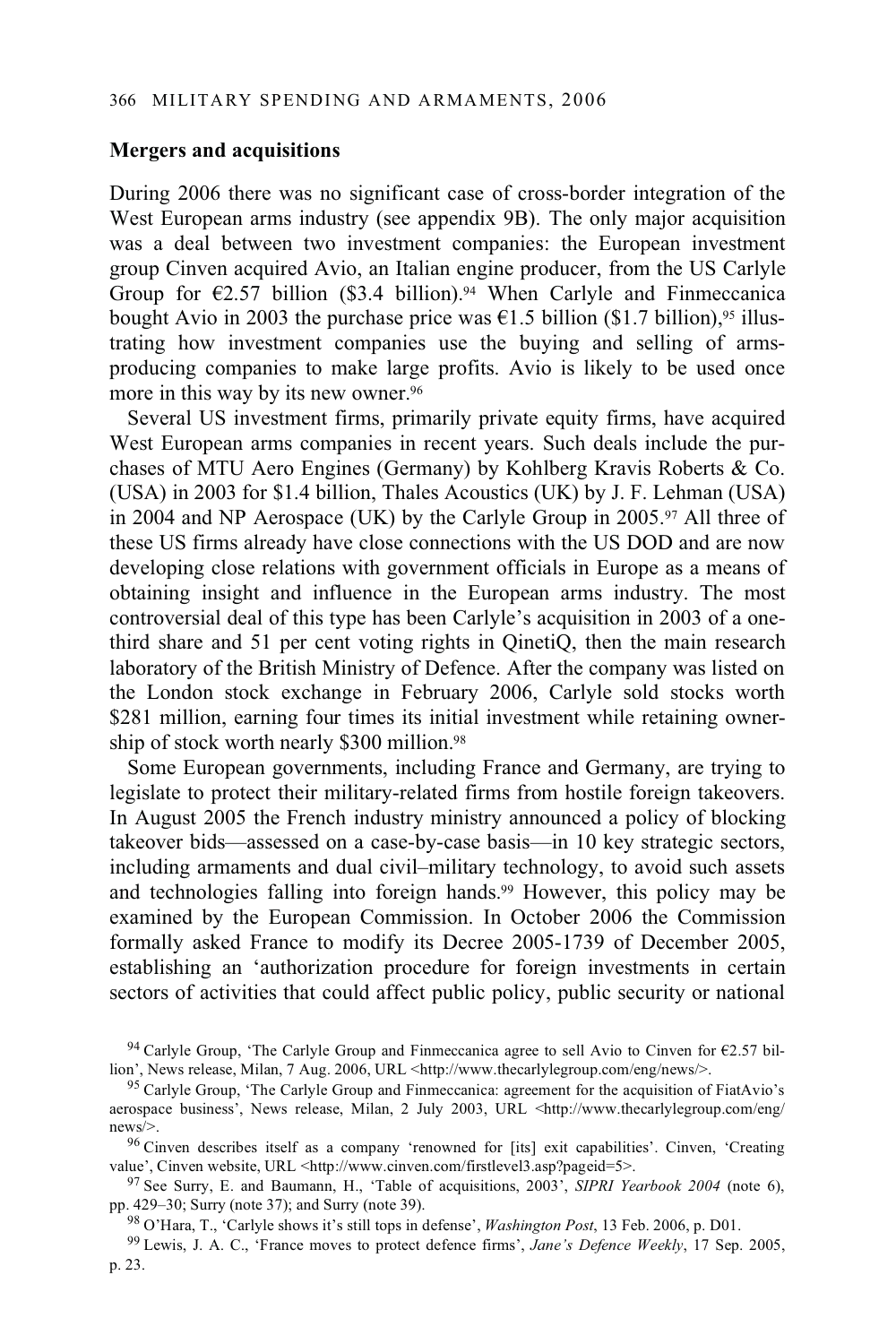defence'.100 The Commission was concerned that some of the provisions of this decree could discourage investment from other EU member states, contradicting EU treaty rules on the free movement of capital and the right of establishment.

The general policy of the French Government is focused on two objectives: to reintroduce the notion of an industrial policy that guarantees the preservation of key defence competencies and to support the development of the defence industrial and technological base at the national as well as European levels.101 This policy is based on a principle of 'competitive autonomy' of the industrial and technological base, where autonomy refers to security of supply, unrestricted use of procured equipment and the possibility of exporting arms to friendly states and allies. As part of the process of promoting competitiveness in the arms industry as well as European consolidation, the French Government's policy is to proceed with the controlled sale of its holdings in arms-producing companies. Another aim is to develop close ties with the arms industry in order to support French arms-producing companies in the world marketplace, indicating a strong focus on arms exports.<sup>102</sup>

Similarly, in September 2005, the German Cabinet approved a change in the foreign trade law that allows the government to veto a foreign acquisition of a domestic firm 'if it is necessary to safeguard essential security interests'.103 This was an expansion of the veto rights introduced in 2003 and was in response to the Carlyle Group's interest in buying MTU Friedrichshafen, although the latter was eventually sold to the Swedish investment company EQT in late 2005.

During 2006, the main US acquisitions in the West European arms industry were made by one company, L-3 Communications, which announced its acquisition of four European companies (three in the UK and one in Germany). At the same time, European arms-producing companies continued to seek access to the large US market through the acquisition of US-based companies. However, as in previous years, it was primarily British companies that

100 European Union, 'Free movement of capital: Commission calls on France to modify its legislation establishing an authorisation procedure for foreign investments in certain sectors of activity', Press Release IP/06/1353, Brussels, 12 Oct. 2006, URL <http://europa.eu/rapid/pressReleasesAction.do? reference=IP/06/1353>. The text of Décret no. 2005-1739 du 30 décembre 2005 réglementant les relations financières avec l'étranger et portant application de l'article L. 151-3 du code monétaire et financier [Decree no. 2005-1739 of 30 December 2005 regulating financial relations with foreign countries and concerning the application of article L. 151-3 of the monetary and financial code] is available at URL <http://www.legifrance.gouv.fr/WAspad/UnTexteDeJorf?numjo=ECOX0508949D> (in French). Previously, in June 2002 the European Court of Justice had restricted government efforts to keep control of privatized industries when it outlawed a golden share that allowed the French Government to veto foreign takeovers of the oil company Elf Aquitaine. The court judged such a veto to be a serious impairment of the fundamental principle of the free movement of capital. *Commission of the European Communities v. French Republic*, Case C-483/99, European Court of Justice, Judgment of the Court of 4 June 2002. 101 French Ministry of Defence, 'For a competitive autonomy in Europe: the defence procurement

policy', Paris, July 2004, URL <http://www.defense.gouv.fr/defense/overview/the\_ministry\_of\_defence/<br>an\_introduction\_to\_french\_defence/the\_french\_defence\_policy>, p. VI.

<sup>102</sup> French Ministry of Defence (note 101), p. VII. 103 French Ministry of Defence News, 19 Sep. 2005.<br><sup>103</sup> Aguera, M., 'Germany tightens rules on foreign ownership', *Defense News*, 19 Sep. 2005.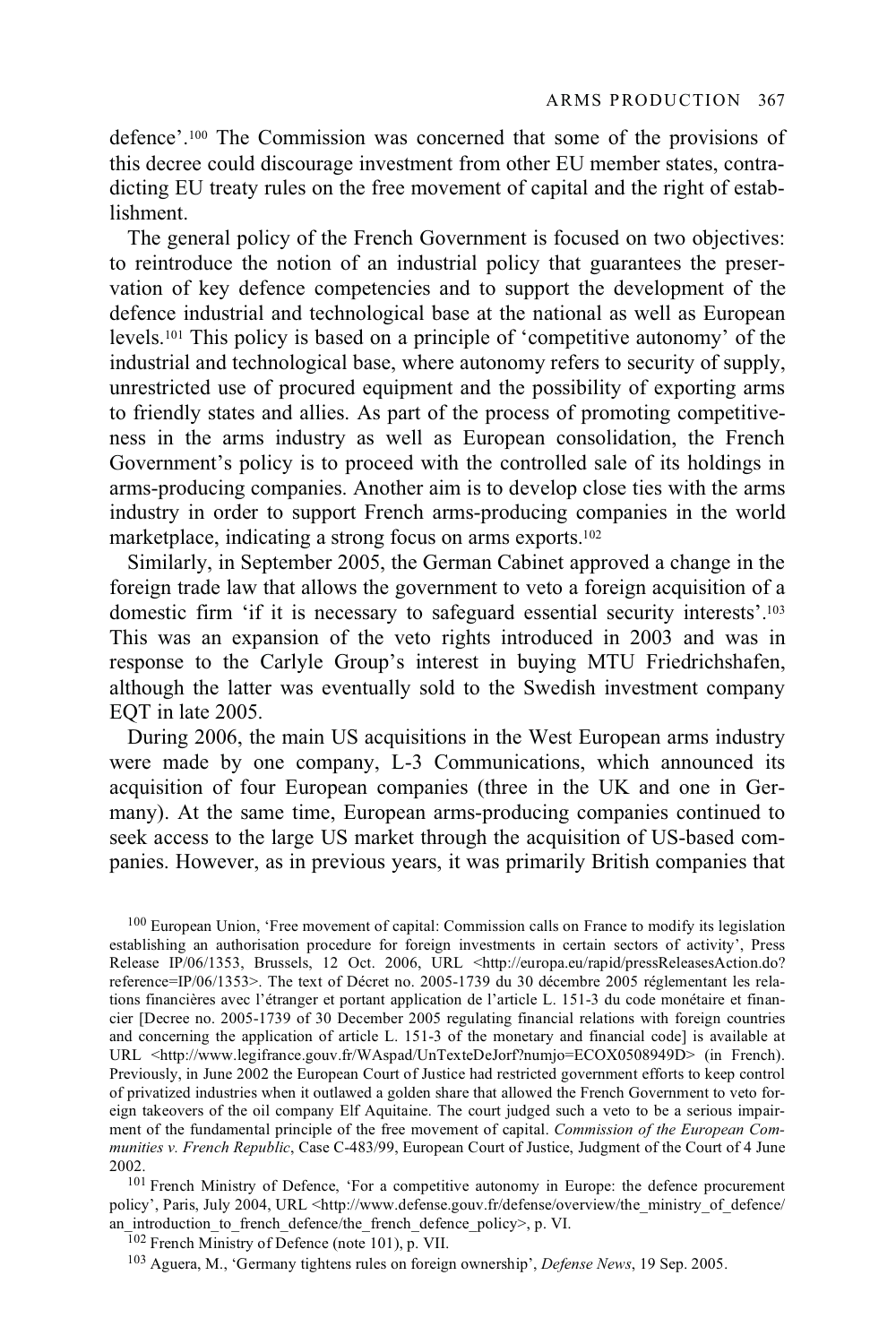succeeded in doing so. In 2006 the British companies Rolls Royce, GKN and Meggitt all made small acquisitions in the US arms industry.104

Within Europe, there were few cross-border acquisitions in 2006 and most large acquisitions were domestic. These included the acquisition by Thales of the satellite unit of Alcatel (France); Saab's acquisition of the defence operations of Ericsson (Sweden), whereby Ericsson effectively left the arms industry;105 and the acquisition by VT Group of Lex Vehicle Solutions, a supplier of vehicles and services to the British MOD.

The main event with Europe-wide significance was the sale by BAE Systems of its 20 per cent stake in Airbus, with the result that EADS became the sole owner of that company. This sale reflected BAE Systems' strategy of focusing on its defence operations.106

#### **The debate on the British defence industrial strategy**

The ongoing debate in the UK following the publication in December 2005 of a new defence industrial strategy provides a good illustration of the challenges confronting the European arms industry. Arms-producing companies face a dilemma arising from changing threat perceptions, technological developments and budget constraints under conditions of rising costs and the simultaneous internationalization of the private arms industry.

In its 2005 Defence Industrial Strategy White Paper, the British MOD provides information about its future military requirements, clarifies its defence industrial policy and identifies those industrial capabilities that it wants to be retained in the UK for defence reasons.107 It also recognizes that the implementation of this strategy will require changes on the part of both industry and the government and in state–industry relations.

Acknowledging that 'no country outside the US can afford to have a full cradle to grave industry in every sector', the White Paper states that industry will have to adjust to lower production levels once the current major equipment projects have been completed, while retaining the specialist skills and systems engineering capabilities required to manage military capability through the life cycle of weapon systems.108 This means abandoning indigenous capabilities for the manufacture of basic platforms and instead concentrating on the maintenance and upgrading of platforms in use.109 According to

cations/PolicyStrategyandPlanning/DefenceIndustrialStrategyDefenceWhitePapercm6697.htm>.<br><sup>108</sup> British Ministry of Defence (note 107), pp. 2, 7.<br><sup>109</sup> Scott et al. (note 104); and Cook, N., 'Preserving innovation', *Jane's* 2006, p. 11.

<sup>104</sup> See appendix 9B; and Scott, R. et al., 'No pain no gain', *Jane's Defence Weekly*, 5 Apr. 2006,

<sup>&</sup>lt;sup>105</sup> Ericsson, 'Ericsson agrees to sell its defense business to Saab', Press release, 12 Jun. 2006, URL <http://www.ericsson.com/ericsson/press/releases/>.

 $106$  'BAE confirms possible Airbus sale', BBC News, 7 Apr. 2006, URL <http://news.bbc.co.uk/2/ 4886154.stm>. 107 British Ministry of Defence (MOD), *Defence Industrial Strategy: Defence White Paper*, Cm 6697

<sup>(</sup>MOD: London, Dec. 2005), URL <http://www.mod.uk/DefenceInternet/AboutDefence/CorporatePubli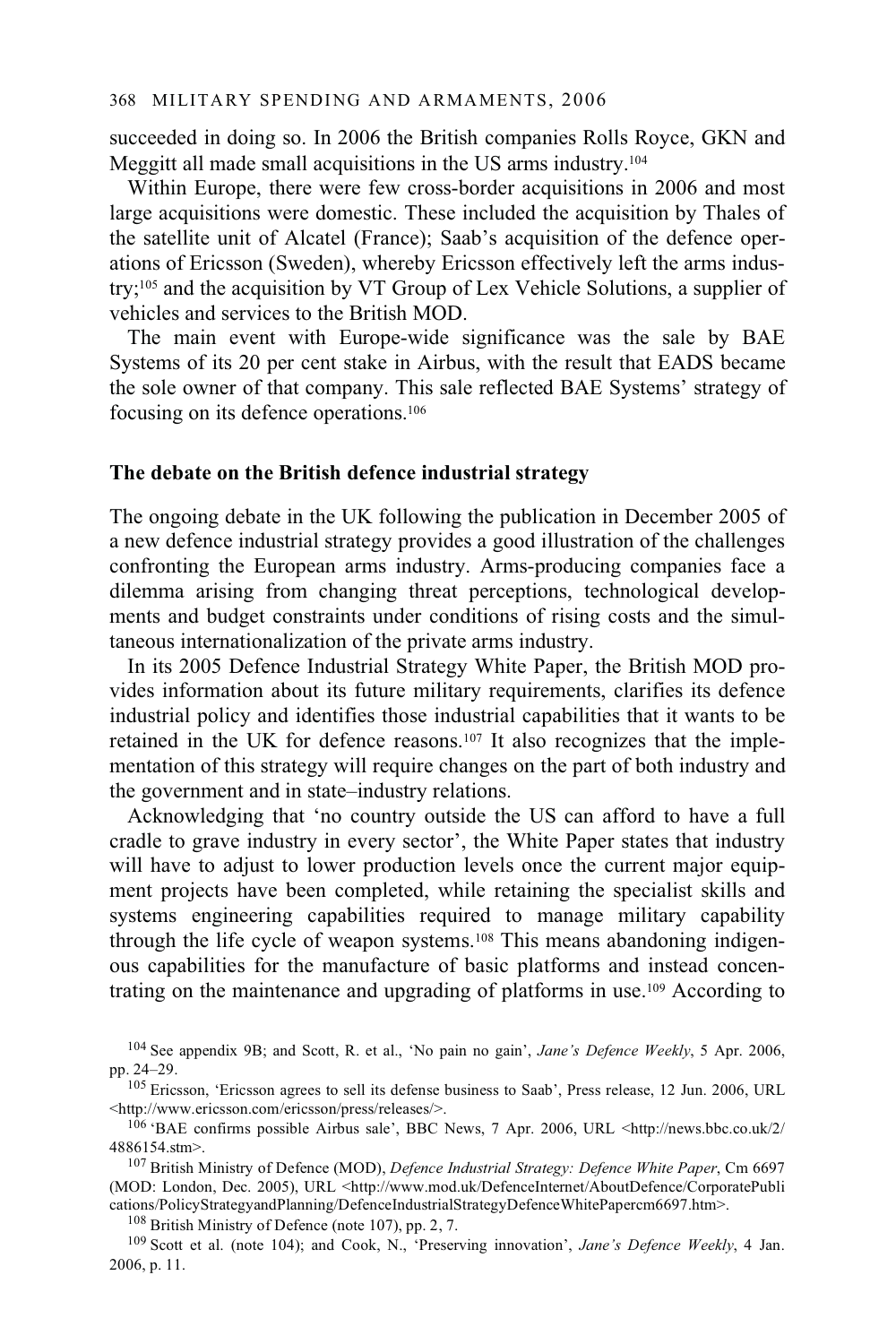the White Paper, the criteria to be used in selecting which defence industrial capabilities should be retained are: (*a*) appropriate sovereignty, including operational independence and security of supply; (*b*) through-life cycle capability management, partly through increased military outsourcing; (*c*) maintaining key industrial capabilities; and (*d*) maintaining close customer– supplier relationships.<sup>110</sup>

Sectors to be downsized include warships, fixed-wing manned aircraft, helicopters, missiles and torpedoes. The sectors and capabilities to be retained in the UK include system engineering, submarines, a through-life capability to maintain and upgrade armoured fighting vehicles and fixed-wing aircraft, general munitions, and a few specific industrial C4ISTAR (command, control, communication and computers, intelligence, surveillance, target acquisition and reconnaissance) capabilities.<sup>111</sup>

One of the reasons for the need for greater clarity from the MOD on future defence planning was the fact that private arms-producing companies 'now have more choice than ever before about which markets to enter, which secure the best return for shareholders, and where to base their operations'. Thus, the White Paper notes that if the government does not make clear which capabilities need to be retained, industry will make independent decisions and necessary indigenous capabilities may disappear.<sup>112</sup>

The reactions to the White Paper during 2006 were mixed.113 Industry, which had influenced the proposals in the White Paper, was mostly positive, although BAE Systems continued to argue that industry would go where the market is, and that the USA clearly is the most important market for defence research, technology and procurement.114 From those outside industry, concerns were raised that the use of partnering arrangements could make the MOD too reliant on monopoly suppliers, in particular on BAE Systems.115 According to a more fundamental critique, the White Paper showed that the MOD was continuing the drive for ever more sophisticated and expensive military platforms, including a massively costly replacement of the Trident system of submarines, missiles and nuclear warheads, rather than addressing a

<sup>113</sup> Reactions of the defence industry, trade unions, academics and government officials are presented in British House of Commons, Defence Committee, *The Defence Industrial Strategy*, Seventh Report of Session 2005–06 (Stationery Office: London, May 2006), URL <http://www.parliament.uk/parliament ary committees/defence committee.cfm>. For a debate on the inexorable rise of defence equipment costs see Pugh, P. et al., 'Our unaffordable defence policy: what now?', *RUSI Defence Systems*, vol. 9,

<sup>114</sup> Turner, M., BAE Systems Chief Executive, Oral evidence taken before the Defence Committee, 28 Feb. 2006, British House of Commons (note 113), p. Ev 47. See also Scott et al. (note 104).

<sup>115</sup> Chuter, A., 'U.K. MoD, industry await effects of White Paper', *Defense News*, 2 Jan. 2006; and Murphy, J., 'MoD and industry need to "sex up" relationship, says Drayson', *Jane's Defence Weekly*, 15 Feb. 2006, p. 28.

<sup>&</sup>lt;sup>110</sup> British Ministry of Defence (note 107), pp. 17–18.<br><sup>111</sup> British Ministry of Defence (note 107), pp. 7–10, 59–127.<br><sup>112</sup> British Ministry of Defence (note 107), p. 6. See also Murphy, J., 'Key DIS architect explains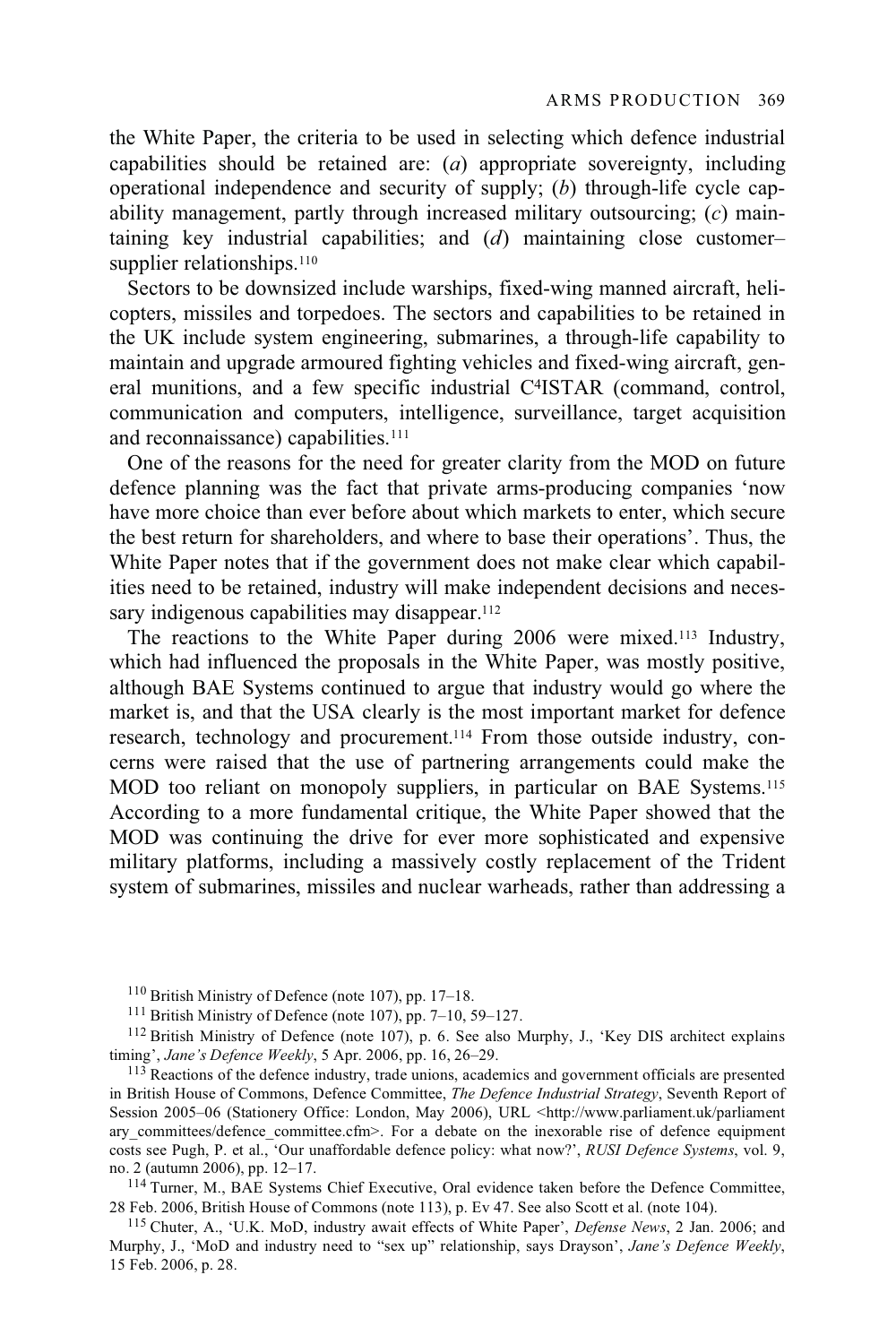broader global security context and the role that the British manufacturing and technology base could play within it.116

The implications of the defence economics problem—that is, rising costs of research and development under budget constraints—and of the White Paper's criteria for selecting those defence industrial capabilities that should be retained were analysed in evidence submitted by Professor Keith Hartley of York University during the parliamentary hearings on the defence industrial strategy.117 He noted that in the area of procurement policy, the White Paper's commitment to retaining key defence industrial capabilities might mean that competition will not always be possible, and that this was one of the reasons why the White Paper, while continuing to support a competitive procurement policy, also includes a shift towards alternative approaches, especially partnering. However, while offering companies guaranteed markets, partnering agreements will not necessarily lead to cost-efficient outcomes, since firms have little incentive to economize and minimize costs unless there are strong pressures for them to do so.<sup>118</sup> Hartley also observed that the option to use noncompetitive contracts and the White Paper's reference to the need to provide industry with adequate incentives to stay in the market present a challenge for the British Defence Procurement Agency (DPA). The DPA will have to formulate appropriate contracts that offer adequate profit incentives to reward risk and innovation in non-competitive markets, while at the same time delivering value for money to the British armed forces and taxpayers.119

In the field of industrial policy, Hartley argued that the defence industrial strategy will result in increased MOD dependence on domestic monopolies and in high costs, compared with importing, since industry will require a minimum acceptable return to induce it to remain in the British market. Hartley raised particular concerns about the implications of partnering agreements with BAE Systems, considering its dominance of the British arms industry, which raises the possibility that the company may be able to influence government policy in its favour. In view of this, Hartley suggested that 'consideration might be given to treating BAE as a regulated firm in the same way as the UK regulates its privatised utilities', since there might be lessons to be drawn on pricing, incentives and profitability rules.120

<sup>116</sup> Schofield, S., 'The UK defence industrial strategy and alternative approaches', British American Security Information Council (BASIC), BASIC Papers no. 50, Mar. 2006, URL <http://www.basicint. org/pubs/Papers/BP50.htm>. On the replacement of Trident see appendix 12A in this volume.

 $117$  Hartley, K., Memorandum to the Defence Committee, 2 Feb. 2006, British House of Commons (note 113), pp. Ev 102–105. See also Hartley, K., 'The defence industrial strategy: an economists view', University of York, Centre for Defence Economics, May 2006, URL <http://www.york.ac.uk/depts/econ/research/associated/>.

<sup>&</sup>lt;sup>118</sup> Hartley, Memorandum (note 117), pp. Ev 102–103.<br><sup>119</sup> Hartley, Memorandum (note 117), p. Ev 103.<br><sup>120</sup> Hartley, Memorandum (note 117), p. Ev 104.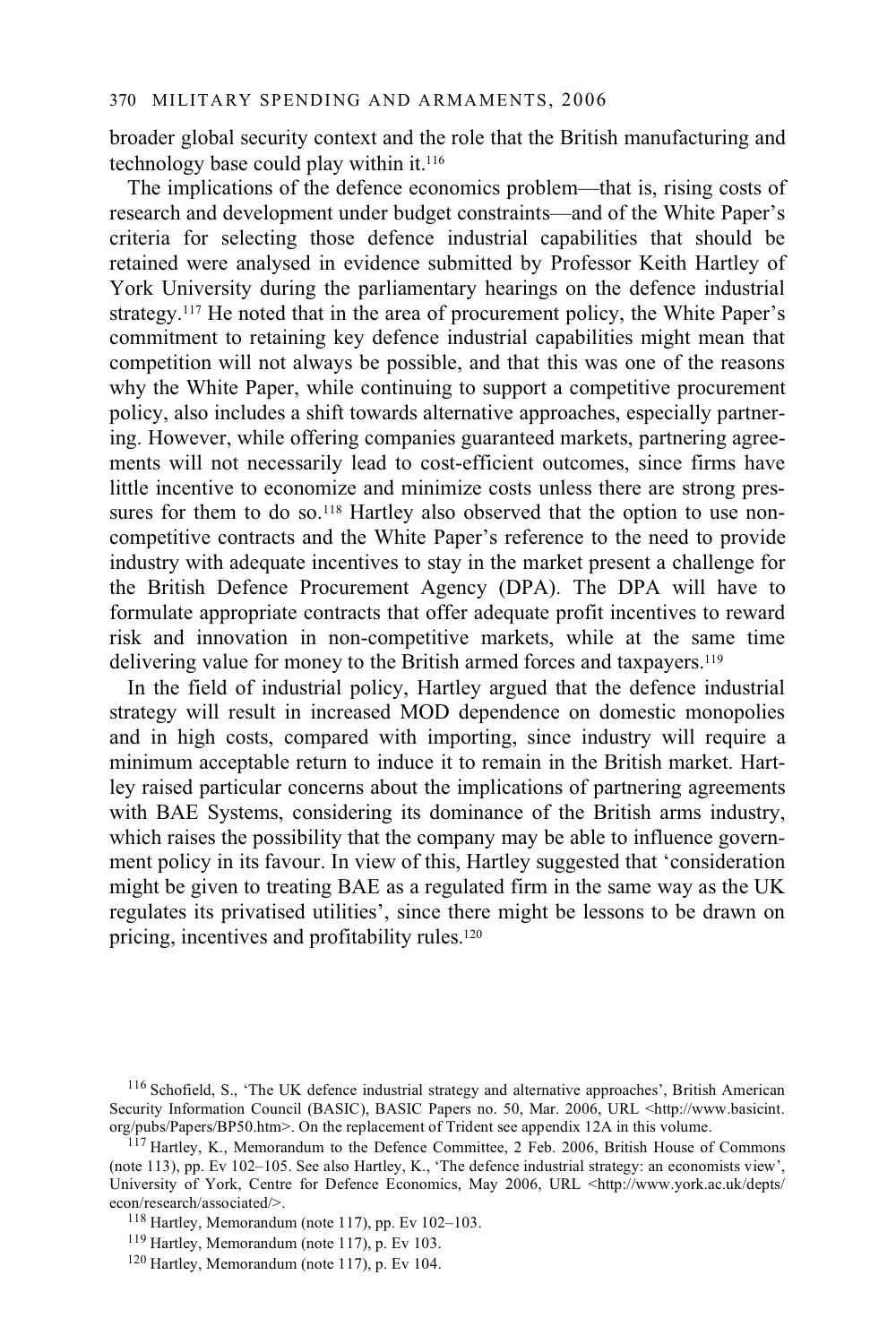#### **European Union developments**

The process of internationalization of the European arms industry has been driven by industry, while developments at the government level have been slower. With the establishment by the EU of the European Defence Agency in July 2004,121 political developments have gained some momentum. The tasks of the EDA are closely linked to the implementation of the ESDP and focus in particular on enhancing military capabilities in the sphere of crisis management. The EDA has four directorates with different functions which work towards that goal.122 The Capabilities Directorate has the task of translating the ESDP's strategic military objectives and politico-military requirements into actual capabilities. The Armaments Directorate promotes European armaments collaboration, based in particular on early identification of common needs, in order to harmonize requirements before national armaments programmes have already assumed a specific shape. It currently focuses on cooperation in two fields: the A-400M transport aircraft and armoured fighting vehicles. The Research and Technology (R&T) Directorate promotes European collaboration in R&T and the development of policies and strategies to strengthen military technology in Europe, for example by establishing agreed European R&T priorities and increasing synergies between military and security research.

A major task of the Industry and Market Directorate is to promote the development of a European defence equipment market through efforts to harmonize existing rules and regulations on arms procurement. During 2006 the EDA introduced measures designed to encourage competition and transparency in European arms procurement. A new voluntary mechanism, based on the 2005 Code of Conduct for Defence Procurement, was implemented on 1 July 2006.123 The mechanism calls on member states to open up their defence procurement to cross-border competition and covers contracts with a value greater than  $\epsilon$ 1 million. A new publicly accessible electronic bulletin

<sup>&</sup>lt;sup>121</sup> Council of the European Union, Joint Action 2004/551/CFSP of 12 July 2004 on the establishment of the European Defence Agency, Brussels, 12 July 2004, URL <http://europa.eu/scadplus/leg/en/<br>lyb/r00002.htm>. For the states participating in the EDA see the glossary in this volume.

<sup>&</sup>lt;sup>122</sup> European Defence Agency, 'Background', EDA website, 20 Dec. 2006, URL <http://www.eda. europa.eu/background.htm>.

 $^{123}$  The text of the Code of Conduct on Defence Procurement of the EU Member States Participating in the European Defence Agency, approved on 21 Nov. 2005, is available at <http://www.eda.europa.eu/ reference/eda/EDA - Code of Conduct - European Defence Equipment Market.htm>. See also European Defence Agency, 'EU governments agree voluntary code for cross-border competition in defence equipment market', Press release, Brussels, 21 Nov. 2005, URL <http://www.eda.europa.eu/news/ 2005-11-21-1.htm>. Hungary and Spain did not commit themselves to the Code of Conduct, while Denmark does not participate in the EDA. The new mechanism is underpinned by the Code of Best Practice in the Supply Chain, agreed on 15 May 2006, the text of which is available at URL <http://www.eda. europa.eu/reference/eda/eda - code of best practice in the supply chain - european defence equipment market.htm>. See also European Defence Agency, 'Birth of European defence equipment market with launch of code of conduct', Press release, Brussels, 30 June 2006, URL <http://www.eda.europa.eu/ news/2006-06-30-0.htm>.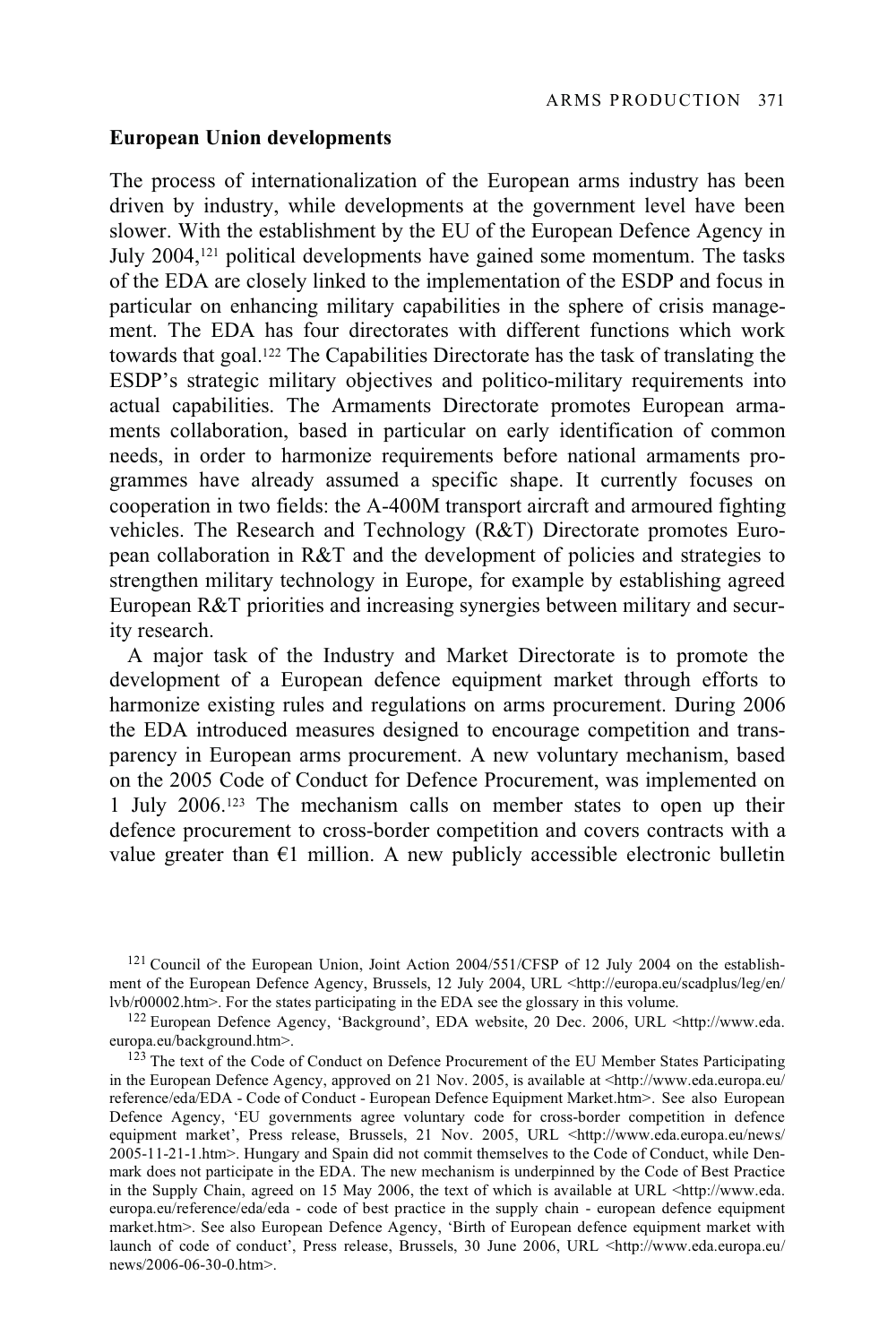board was also established, allowing tender information to be made available online.124

In parallel with the activities of the EDA, in December 2006 the European Commission issued its interpretation of how Article 296 of the Treaty of Rome should be applied by member states, in order 'to prevent possible misinterpretation and misuse'.125 It mentions in particular the controversial issue of offsets in the arms trade, stating that Article 296 should not allow member states to derogate from EU rules on public procurement regarding the use of indirect non-military offsets, since these serve economic interests with no direct link to the imported equipment nor national security interests.<sup>126</sup>

While the EDA's work is based on a stated recognition that European defence budgets will not increase significantly in the near future, concerns have nevertheless been raised, especially among non-governmental organizations, that current developments in the ESDP signal a return to a renewed build-up of military forces and armaments, and the development of a European military–industrial complex or even security–industrial complex, in a manner that will not be conducive to the EU's declared security strategy.<sup>127</sup> These concerns have been reinforced by the role of the arms industry in the EU policy development process and its lobbying for stronger government support to make European companies competitive relative to the US arms industry. One of the questions raised is whether peace missions under the ESDP require the same type of advanced networking military technologies as warfighting operations under the US national security doctrine.128

# V. Conclusions

The trend of increasing arms sales in the SIPRI Top 100 arms-producing companies continued during 2005, spurred in particular by the growth in the arms

consol.html>.<br><sup>126</sup> On offsets in the arms trade see Brauer, J. and Dunne, J. P. (eds), *Arms Trade and Economic Development: Theory, Policy and Cases in Arms Trade Offsets* (Routledge: London, 2004).

<sup>127</sup> Slijper, F., *The Emerging EU Military–Industrial Complex: Arms Industry Lobbying in Brussels*, TNI Briefing Series no. 2005/1 (Transnational Institute: Amsterdam, May 2005), URL <http://www.tni. org/reports/militarism/eumilitary.htm>; and Hayes, B., *Arming Big Brother: The EU's Security Research Programme*, TNI Briefing Series no. 1/2006 (Transnational Institute: Amsterdam, Apr. 2006), URL <http://www.tni.org/reports/militarism/bigbrother.htm>.

<sup>128</sup> Broek, M. and de Vries, W., *The Arms Industry and the EU Constitution* (European Network Against Arms Trade: London, Jan. 2006), URL <http://www.enaat.org/publications/>.

<sup>&</sup>lt;sup>124</sup> The EDA's Electronic Bulletin Board is at URL <http://www.eda.europa.eu/ebbweb/>. See also Tigner, B., 'Inching toward a common market: electronic tender form is first step for EDA, EU', Defense News, 6 Feb. 2006.

<sup>&</sup>lt;sup>125</sup> European Commission, 'Interpretative Communication on the application of Article 296 of the Treaty in the field of defence procurement', COM(2006) 779 final, Brussels, 7 Dec. 2006, URL <http://ec.europa.eu/internal\_market/publicprocurement/dpp\_en.htm>. Article 296 of the 1957 Treaty Establishing the European Community (Treaty of Rome, as amended by the 1997 Treaty of Amsterdam) permits EU member states to derogate from the rules of the single market in the case of public procurement when this is necessary for the protection of their 'essential security interests'. The text of the current version of the Treaty of Rome is available at URL <http://europa.eu.int/eur-lex/en/treaties/dat/EC